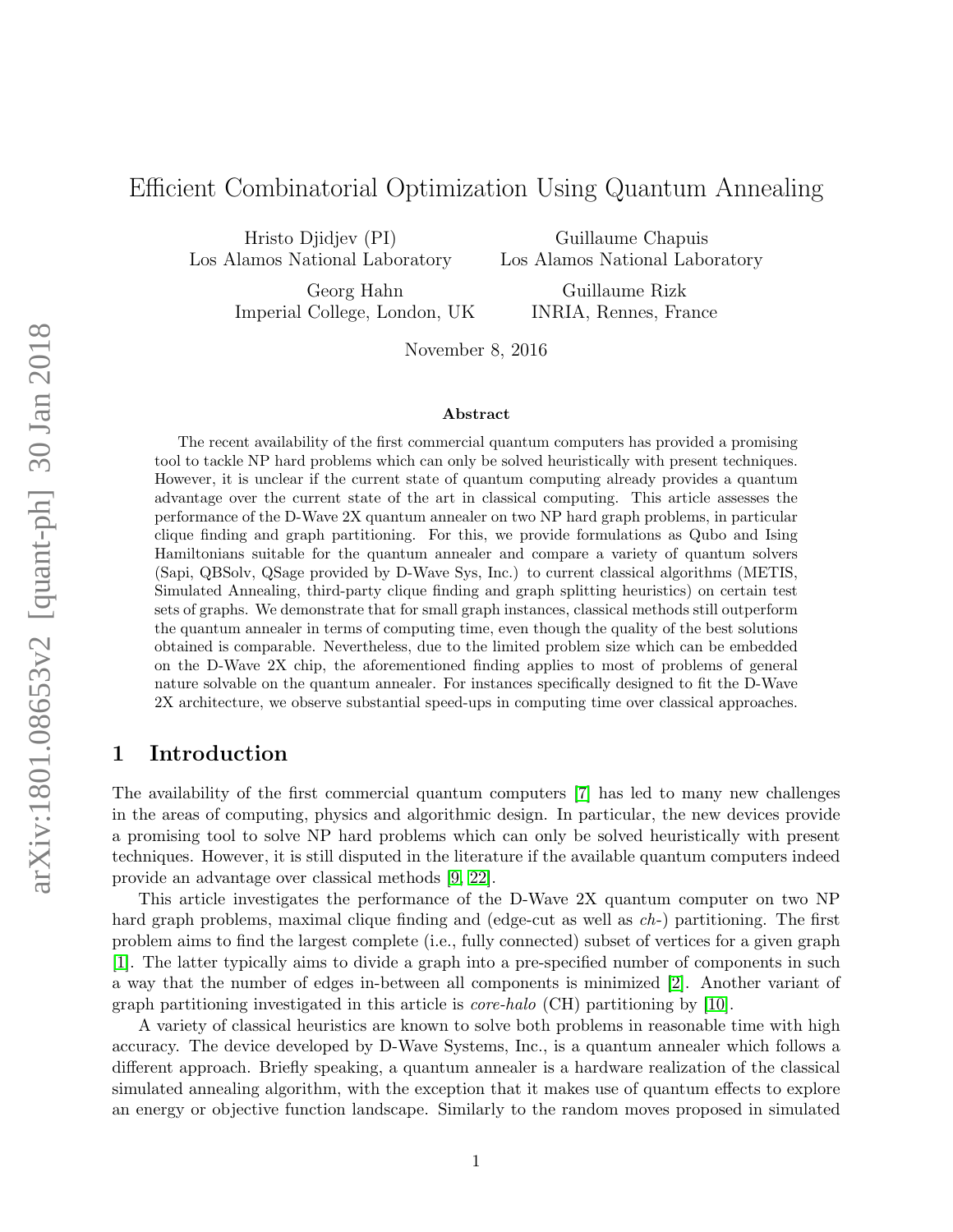annealing, quantum annealers use quantum fluctuations to escape local minima and to find lowenergy configurations of a physical system. The quantum bits (qubits) are realized via a series of superconducting loops on the D-Wave chip. Each loop encodes both a 0 and 1 bit at the same time through two superimposed currents in both clockwise and counter-clockwise directions until annealing is complete and the system turns classical [\[3,](#page-23-2) [15\]](#page-24-4).

Due to the particular architecture of the D-Wave chip, the device is designed to minimize an unconstrained objective function consisting of a sum of linear and quadratic qubit contributions, weighted by given constants. To be precise, it aims to minimize the Hamiltonian

$$
\sum_{i \in V} a_i q_i + \sum_{(i,j) \in E} a_{ij} q_i q_j
$$

for given  $a_i, a_{ij} \in \mathbb{R}$ , where  $V = \{1, ..., N\}$  and  $E = V \times V$  [\[18\]](#page-24-5). The advantage of a quantum computer for minimizing an Hamiltonian of the aforementioned form lies in the fact that, although classically an NP hard combinatorial problem, its mapping of the problem onto a physical system allows to read off solutions by observing how the system arranged itself in an (energy) minimum. Notably, the computing time is independent of the problem size and unlike existing digital computers, which are basically deterministic, quantum annealing is fundamentally probabilistic: Due to the experimental nature of the minimisation procedure, solutions are not always identical.

The article is structured as follows. Section [2](#page-1-0) starts by introducing the Qubo (quadratic unconstrained binary optimization) and Ising Hamiltonians and contains a note on the D-Wave ar-chitecture. Moreover, it describes the quantum tools (Sapi, QBsolv and QSaqe, see [\[5\]](#page-24-6)) as well as the classical algorithms (simulated annealing [\[19\]](#page-24-7), METIS [\[17\]](#page-24-8) and Gurobi [\[14\]](#page-24-9)) we make use of in this study.

Section [3](#page-6-0) investigates the maximum clique problem. It describes its Qubo formulation, a graph splitting algorithm as well as the parameters we used to solve the maximum clique problem on D-Wave. Moreover, Section [3](#page-6-0) presents a comparison study of D-Wave to for small graphs as well as graphs specifically chosen to fit the D-Wave qubit architecture. The comparison involves classical methods (quantum adiabatic evolution of  $[4]$ , specialized simulated annealing of  $[13]$ ), the finc clique heuristic and exact solver [\[21\]](#page-24-11) and Gurobi) as well as the aforementioned solvers provided by D-Wave.

Section [4](#page-13-0) focuses on two flavors of graph partitioning, called edge-cut and CH-partitioning. It derives Hamiltonians in both Qubo and Ising formulation and proves conditions on the Hamiltonian weights which guarantee that the global minimum of the Hamiltonian is attained at the optimal partitioning solution. Using random graphs, Section [4](#page-13-0) evaluates all the aforementioned classical and quantum solvers in terms of computing time as well as the quality of the partitionings computed, both on the edge-cut and on the CH-partitioning problem. We also compare the embedding time vs. the anneal time on the D-Wave device.

We conclude with a discussion of our results in Section [5,](#page-23-4) arguing that a considerable quantum advantage is observable in instances only which are tailored to the D-Wave chip, but not in problem instances of general form.

In the entire paper, we denote a graph as  $G = (V, E)$ , consisting of a set of n vertices  $V =$  $\{1,\ldots,n\}$  and a set of undirected edges E. The cardinality of a set V is denoted as |V|.

## <span id="page-1-0"></span>2 Methods

This section introduces quadratic integer programs, the type of problem the D-Wave device is capable of solving. We provide two different formulations of such quadratic programs, and show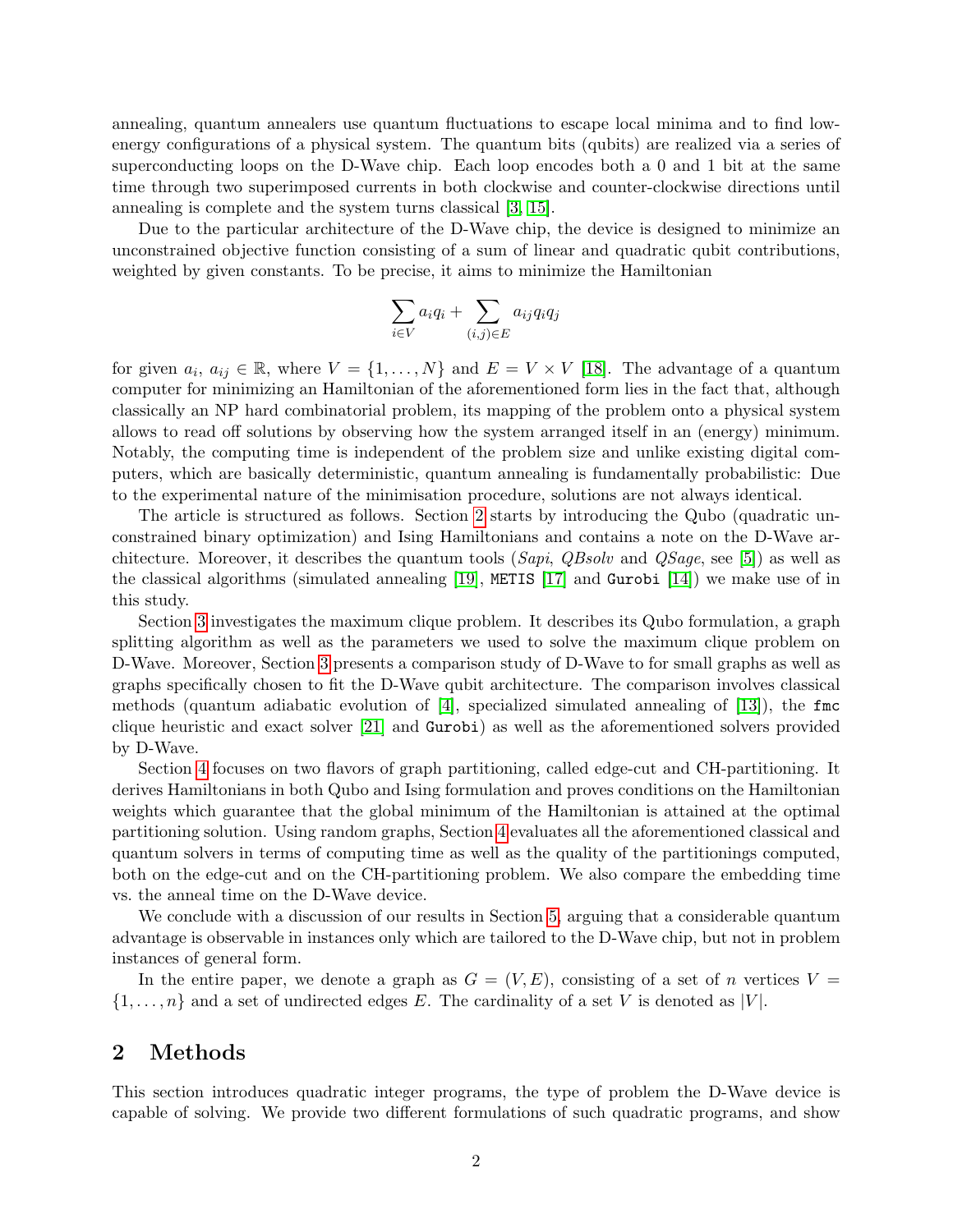how to convert between the two. Next, this section briefly presents three tools provided by D-Wave Inc. to submit quadratic programs to the quantum computer. To this end, we treat their input format, the solver used and its interface, as well as available post-processing methods and output format. The section concludes with a summary of classical methods we will use in the forthcoming sections to compare any D-Wave results.

### 2.1 Ising and Qubo formulations

The D-Wave device is designed to solve a certain type of problem only, called quadratic integer programs. It operates on *n* variables  $q_i$ ,  $i \in \{1, \ldots, n\}$ , and allows linear and quadratic interactions, summarized as

<span id="page-2-0"></span>
$$
\min_{q_1, ..., q_n} \Big( \sum_{i=1}^n a_i q_i + \sum_{1 \le i < j \le n} a_{ij} q_i q_j \Big) \tag{1}
$$

where the linear weights  $a_i \in \mathbb{R}$  and the quadratic coupler weights  $a_{ij} \in \mathbb{R}$  are pre-specified by the user. The aforementioned quadratic minimization program exists in two flavors: In a *Qubo* formulation, in which all variables take binary values, i.e.  $q_i \in \{0, 1\}$ , and as an Ising formulation operating on  $q_i \in \{-1, +1\}$ . In both formulations, the form of the quadratic program [\(1\)](#page-2-0) is unchanged.

As a convention, Qubo problems are often stated in the literature as a lower- (or upper-) diagonal matrix of weights  $(Q_i j)_{i,j}$ , where  $Q_{ii} = a_i$  encode the linear weights and off-diagonal elements encode the quadratic couplers. Ising problems are sometimes given as a vector  $h =$  $(h_1, \ldots, h_n) = (a_1, \ldots, a_n)$  of linear weights and a lower- (or upper-) diagonal matrix  $J_{ij} = Q_{ij}$  for  $i < j$   $(i > j)$  with couplers.

### 2.2 Conversion of Ising to Qubo and vice versa

Qubo and Ising quadratic integer programs are equivalent. They only differ in the values the variables  $q_i$  are allowed to take, and hence allow to be converted from one formulation to the other. This is done as follows.

Suppose we are given a Qubo problem with linear weights  $Q_{ii}$ ,  $i \in \{1, \ldots, n\}$ , and quadratic weights  $Q_{ij}$ ,  $i < j$ . Then, an equivalent Ising problem is given by setting

$$
h_i = \frac{Q_{ii}}{2} + \sum_{j=1}^{n} \frac{Q_{ij}}{4},
$$

$$
J_{ij} = \frac{Q_{ij}}{4}
$$

for  $i \in \{1, \ldots, n\}$  and all  $i < j$ .

Likewise, any Ising problem given by linear weight vector  $h$  and coupler matrix  $J$  can be converted to a Qubo by defining

$$
Q_{ii} = 2\left(h_i - \sum_{j=1}^n J_{ij}\right),
$$
  

$$
Q_{ij} = 4J_{ij},
$$

for  $i \in \{1, \ldots, n\}$  and all  $i < j$ .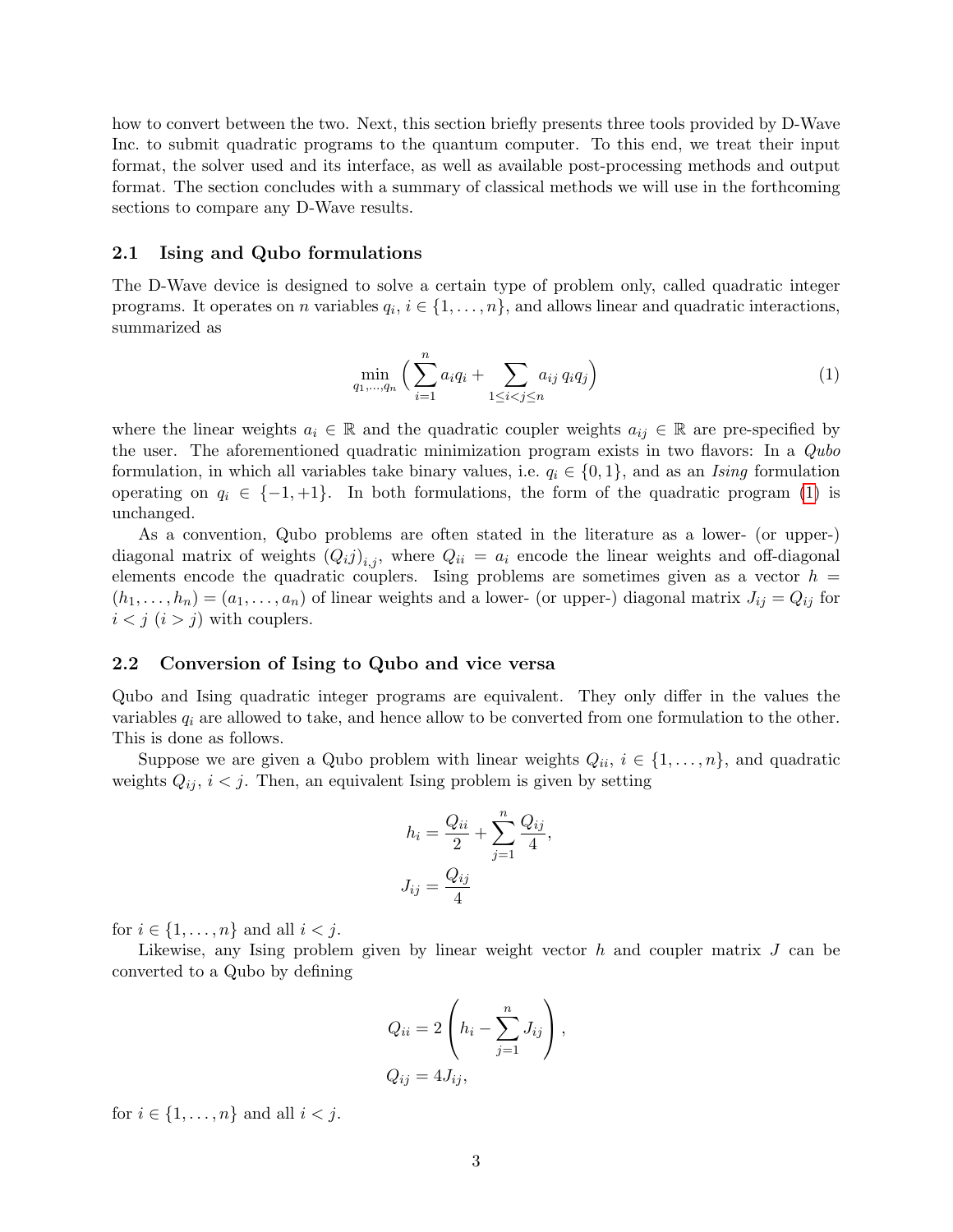### 2.3 Qubit architecture and chains of qubits

The D-Wave quantum computer operates on roughly 1000 qubits arranged on a particular graph architecture. The precise number of available qubits varies from chip to chip due to manufacturing errors, meaning that slightly less of the envisaged qubits are usually operational in each device. The qubits are arranged in a *chimera* architecture on the chip consisting of  $4 \times 4$  bipartite graph cells, interconnected on a lattice of 12 cells.

The particular architecture of the qubits implies two important consequences: First, the chip design only allows for pairwise contributions of two qubits. Together with the linear contributions, this motivates the form of the objective function as a quadratic integer program in [\(1\)](#page-2-0) which can be solved with D-Wave.

Second, although in theory, [\(1\)](#page-2-0) includes pairwise interactions between any two qubits  $q_i$  and  $q_i$ , this is not the case in practice. Since any physical qubit on the D-Wave chip possesses edges only within its  $4 \times 4$  bipartite graph cell, as well as possibly some further connections to qubits of adjacent cells, pairwise interactions are actually very limited. Therefore, in practice, a pairwise interaction specified in the Qubo or Ising input problem has to be re-routed through various qubits in case the two qubits involved are not already neighbors on the physical chip. These additional qubits used to connect two bits  $q_i$  and  $q_j$  which are actually not neighbors on the physical chip are called a chain.

The existence of chains has two vital consequences which will play an important role in Sections [3](#page-6-0) and [4.](#page-13-0) On the one hand, the need for chains uses up qubits which would otherwise be available in the quadratic program, meaning that for problems containing many pairwise interactions, less than the around 1000 qubits are available. In the worst-case of a complete graph, only 48 qubits can be used in [\(1\)](#page-2-0) when arbitrary pairwise couplers are desired. On the other hand, due to the probabilistic nature of the quantum annealing process, solutions returned by D-Wave are not always identical. This is a problem for all chains used in a particular instance, since all qubits in a chain encode the same single bit in [\(1\)](#page-2-0) by construction, and should hence have a consistent value in any solution. This phenomenon is called a *broken chain*. It is not clear which value a particular qubit shall be assigned if its chain is broken, making post-processing techniques necessary. Naturally, chains can be ensured to not break by assigning them higher coupler weights than in the actual quadratic program the user is interested in. In this case, however, the quantum annealer with be implicitly tuned towards ensuring that all chains are satisfied (i.e. possess one consistent value), at the expense of violating some of the couplers of the actual quadratic program, thus leading to infeasible solutions. The trade-off between ensuring satisfied chains and putting sufficient weight on the actual quadratic program the user wishes to solve requires extensive further research.

### <span id="page-3-0"></span>2.4 D-Wave solvers

D-Wave Inc. provides several solvers to implement given instances of [\(1\)](#page-2-0), to submit them to the quantum computer, apply necessary post-processing steps to the solution it returns and to format the output. This section highlights the interfaces to the D-Wave computer used in this article.

### 2.4.1 Sapi

Sapi interfaces for the programming languages  $C++$  and Python are provided by D-Wave Inc. These interfaces allow to establish an internet connection to a D-Wave server, to submit quadratic programs in Ising and in Qubo format, and to post-process the solution.

Most importantly, the sapi interface allows the user to take own control over the D-Wave parameters: It allows to compute individual embeddings of the Ising or Qubo to the chimera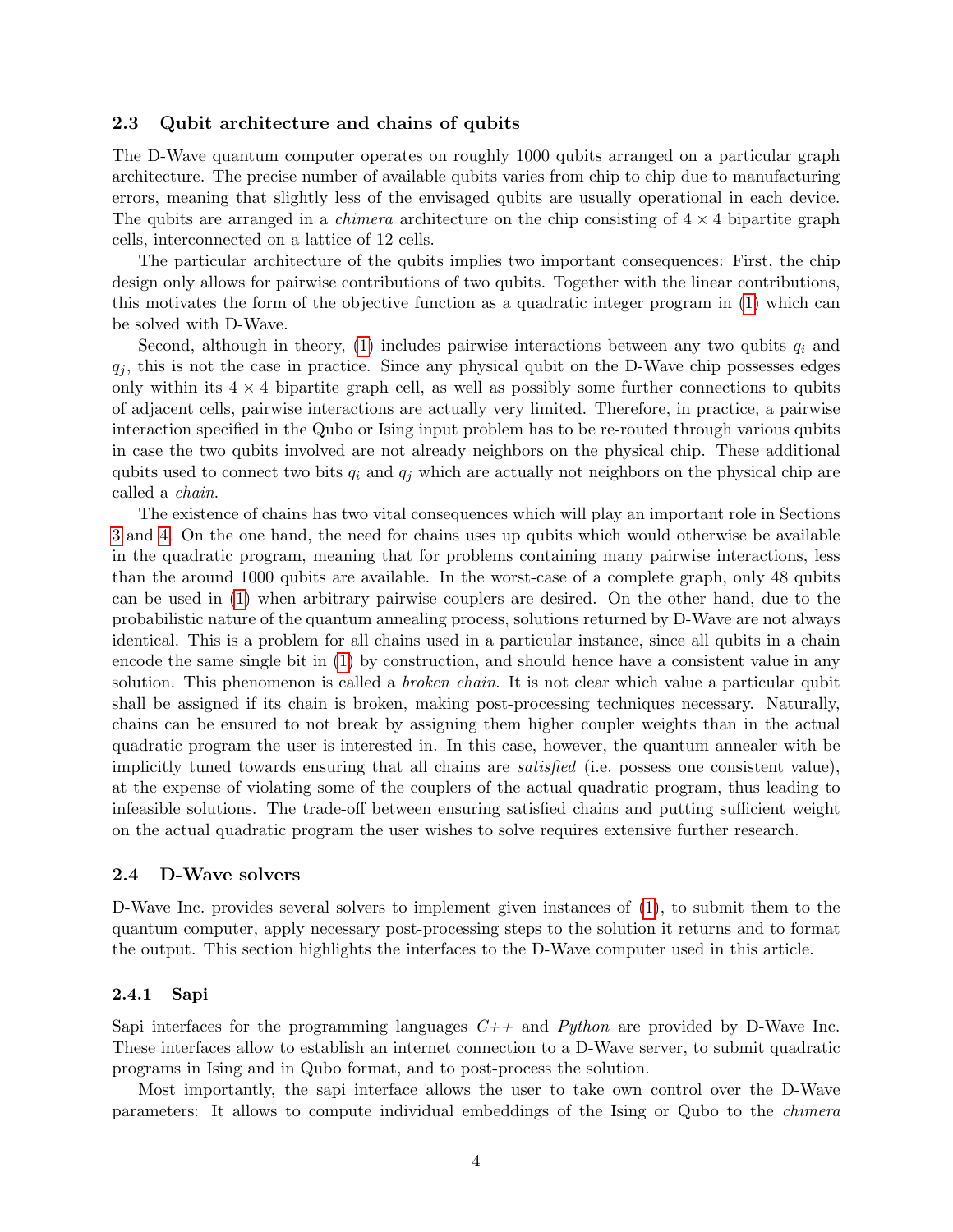physical graph structure, to choose the number of anneals the quantum device is supposed to perform, or to specify the type of post-processing. The quadratic program itself is provided as a vector (containing linear weights) and matrix (containing quadratic weights) in appropriate data structures, solutions are returned as vectors which can be evaluated or processed further in any way the user sees fit. Although there are sapi routines for solving both Ising and Qubo formulations, we noticed that the Ising routines seem to work a lot better. This is not an issue since sapi routines to convert between the equivalent Ising and Qubo formulations are provided.

Since the user has full control over the graph embedding, quadratic programs can be provided which are designed to perfectly fit the *chimera* architecture. Arbitrary graphs are limited to 48 vertices (qubits), the maximal graph size that can be embedded onto the chimera graph even when all pairwise interactions are present.

In summary, the sapi interface provides the lowest level control of the D-Wave system and is hence the best candidate for working directly on the quantum annealer.

### 2.4.2 QBsolv

QBsolv is a high-level tool that aims to take care of the D-Wave parameters and embedding issues automatically. It is not a programming interface but rather given by stand-alone binaries for selected computer architectures.

QBsolv solves Qubo problems only. The user provides a Qubo in a specific file format which lists linear weights first and quadratic couplers afterwards, where for each quadratic coupler  $Q_{ij}$ , the convention  $i < j$  has to be satisfied.

Notably, instances submitted to QBsolv are not limited in size. They are automatically split up into subproblems submitted to D-Wave, and an extensive tabu search is applied to post-process all D-Wave solutions. QBsolv further allows to specify certain parameters such as the number of individual solution attempts, the subproblem size used to split up instances which do not fit onto D-Wave, a target value of the Hamiltonian that is sought or a timeout parameter.

The solution is either displayed in the terminal or written into an output file from which it has to be re-read for further processing.

### 2.4.3 QSage

QSage is another programming interface which allows to establish a connection to the D-Wave server within textitC++ and *Python* code. In contrast to Sapi or QBsolv, it is a blackbox solver which does not require a Qubo or Ising formulation.

Instead, QSage is able to minimize any one dimensional function operating on a binary input string of arbitrary size. To this end, QSage internally samples random points from the blackbox objective and uses the resulting function values to interpolate a quadratic program which is then submitted to D-Wave. The minimum returned by D-Wave is then used as a proxy for the minimum of the objective function and thus as a starting point for a tabu search or for further expansions of the objective function. Although QSage does not require the objective function to be smooth, naturally, best results are obtained in practice for smooth landscapes.

### <span id="page-4-0"></span>2.5 Classical solvers

Apart from the tools provided by D-Wave Inc., we employ classical solvers in our comparison. These are described in this section.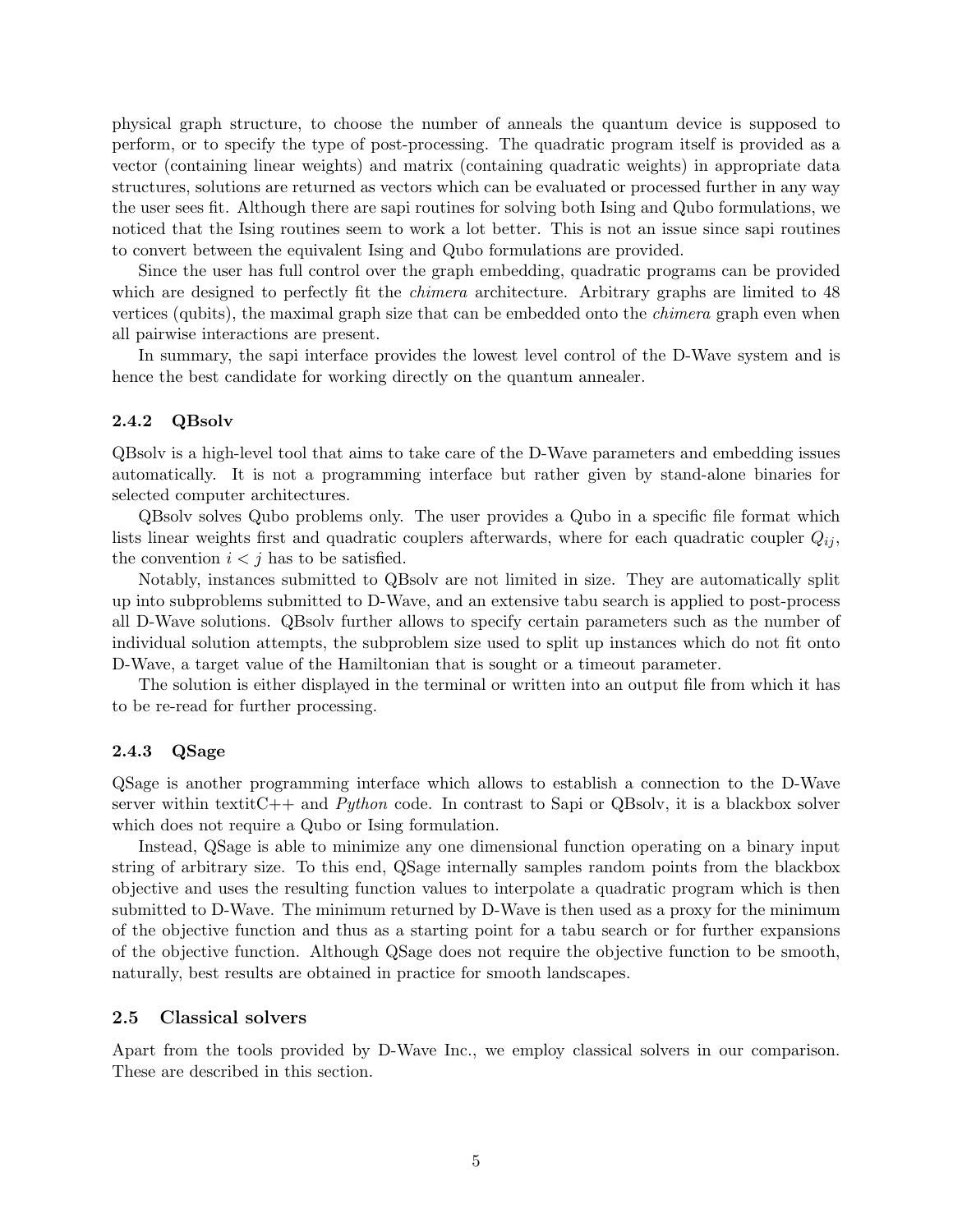Algorithm 1: Simulated Annealing for Ising model

<span id="page-5-0"></span>**input** : Ising problem in n variables  $q_i \in \{+1, -1\}$ , number of steps  $t_{\text{max}}$ , initial random state with  $|\{q_i : q_i = +1\}| = |\{q_i : q_i = +1\}| = \frac{1}{2}$  $\frac{1}{2}|V|$ output:  $q_1^*, \ldots, q_n^*$  of local minimum 1 for  $t \leftarrow 1$  to  $t_{\text{max}}$  do 2 Evaluate Ising model on current  $q_i$  and store energy as  $E$ ; 3 Select one random bit each among  $\{q_i : q_i = +1\}$  and  $\{q_i : q_i = -1\};$ 4 | Flip value of both bits and recompute Ising energy as  $E'$ ;  $\mathbf{5}$  |  $\Delta \leftarrow E'-E;$ 6  $p \leftarrow \exp(-\Delta/T(t));$ 7 | Keep both bits with probability  $\min(1, p)$ , otherwise flip both back; 8 end 9 Return  $q_i^* = q_i, i \in \{1, ..., n\};$ 

### <span id="page-5-2"></span>2.5.1 Simulated annealing with random starting point

Simulated annealing  $(S_A)$  is a widely used optimization algorithm [\[8,](#page-24-12) [19\]](#page-24-7). It provides an effective way to minimize (maximize) virtually any objective function using pointwise evaluations only.

SA iteratively minimizes an objective function by proposing a sequence of random moves (modifications) to an existing solution. These moves are drawn randomly according to a user-specified distribution. In order to give the algorithm the ability to escape local minima, modifications which do not further minimize the currently found best solution are not always rejected, but accepted with a certain *acceptance probability*. This acceptance probability is proportional to the magnitude of the (unfavorable) increase in the objective function and antiproportional to the runtime. The latter gives SA the property to explore the objective function landscape at the beginning of a run while gradually turning into a steepest descent algoritm over time. In order to make the acceptance probability antiproportionally depend on the runtime, a so-called temperature function is employed. This is any decreasing function to zero. SA can be run with a variety of stopping criteria, for instance with a fixed number of iterations (as in our case), until no better solution has been found for a certain number of iterations, or when the temperature becomes vanishingly small.

Algorithm [1](#page-5-0) shows an implementation of SA adapted from [\[16\]](#page-24-13) for solving graph partitioning instances given by an Ising Hamiltonian (see Section [4.1.1\)](#page-13-1). It uses the common temperature function  $T(t) = \log(1 + t)$  [\[12\]](#page-24-14).

### <span id="page-5-1"></span>2.5.2 METIS and Simulated Annealing

METIS [\[17\]](#page-24-8) is a popular heuristic multilevel algorithm to perform graph partitioning based on a three-phase approach:

- 1. The input graph is coarsened by generating a sequence  $G_0, G_1, \ldots, G_n$  of graphs starting from the original graph  $G = G_0$  and ending with a suitably small graph  $G_n$  (typically less than 100 vertices). The sequence has the the property that  $G_i$  contains less nodes than  $G_i$  whenever  $i < j$ . To coarsen the graph, several vertices are combined during the coarsening phase into a multinode of the next graph in the sequence.
- 2.  $G_n$  is partitioned using some other algorithm of choice, for instance spectral bisection or k-way partitioning.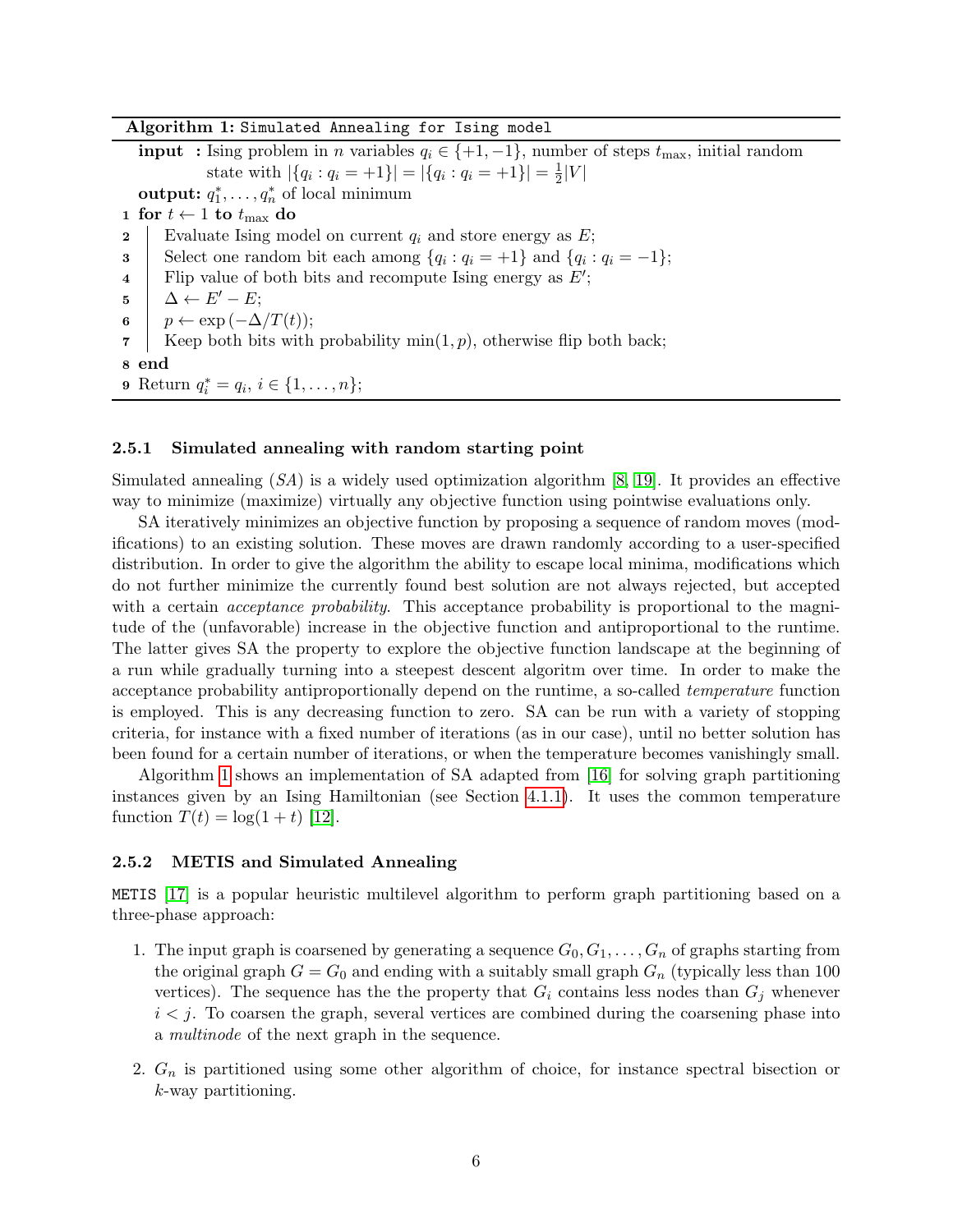3. The partition is projected back from  $G_n$  to  $G_0$  through  $G_{n-1}, \ldots, G_1$ . As each of the finer graphs during the uncoarsening phase contains more degrees of freedom than the multinode graph, a refinement algorithm such as the one of Fiduccia-Mattheyses [\[11\]](#page-24-15) is used to enhance the partitioning after each projection.

METIS allows the user to change several parameters, for instance the size of the subgraphs  $G_n$ , the coarsening or the partitioning algorithms.

We employ METIS in two ways. First, to calculate edge-cut partitionings of given graphs (Sections [4.1.1](#page-13-1) and [4.1.2\)](#page-14-0) and to use its partitions as a starting point for core-halo (CH-) partitioning [\[10\]](#page-24-3) investigated in Section [4.1.3.](#page-14-1)

For CH-partitioning, [\[10\]](#page-24-3) provide an algorithm based on Simulated Annealing capable of refining a given partitioning in order to optimize it further with respect to a different metric. Whenever a CH-partitioning is sought in Section [4,](#page-13-0) we thus employ the Simulated Annealing approach of [\[10\]](#page-24-3) with initial solution provided by METIS.

### 2.5.3 Gurobi

Gurobi [\[14\]](#page-24-9) is a mathematical programming solver for linear programs, mixed-integer linear and quadratic programs, as well as certain quadratic programs.

We employ Gurobi to solve given Qubo problems (Ising problems can be solved as well, nevertheless Gurobi explicitly allows to restrict the range of variables to binary inputs, making it particularly suitably for Qubo instances). To this end, we programmed a simple converter which takes a given Qubo and outputs a quadratic program in Gurobi format.

## <span id="page-6-0"></span>3 The maximum clique problem

### 3.1 Introduction

The maximum clique problem is a famous NP-Hard problem, with applications in social networks, bioinformatics, data mining, and many other fields. Its formulation is quite simple, given an undirected graph  $G = (V, E)$ , a clique is a subset S of the vertices forming a complete subgraph, i.e. where every two vertices of  $S$  are connected by an edge in  $G$ . The clique size is the number of vertices in S, and the maximum clique problem is to find the largest possible clique in G.

A previous study investigated the use of quantum adiabatic evolution to solve the clique problem [\[4\]](#page-23-3). However, the D-Wave 2Xsystem was not available at that time and the study was therefore limited to small graphs ( $n \leq 18$ ). Its conclusion was that their quantum algorithm appeared to require only a quadratic run time. Our objective is to verify that assumption on the real D-Wave 2Xsystem, on much larger graphs if possible.

### 3.2 QUBO formulation

A QUBO is written as

$$
\sum_{i\geq j} Q_{ij} x_i x_j
$$

with  $x_i \in \{0,1\}$  and  $i \in [0;N]$ . The  $Q_{ij}$  with  $i \neq j$  are the quadratic terms, and  $Q_{ii}$  are the linear terms. Paper from A.Lucas provides this QUBO formulation of the clique problem [\[20\]](#page-24-16):

$$
H = A\left(K - \sum_{v} x_{v}\right)^{2} + B\left[\frac{K(K-1)}{2} - \sum_{(uv)\in E} x_{u} x_{v}\right].
$$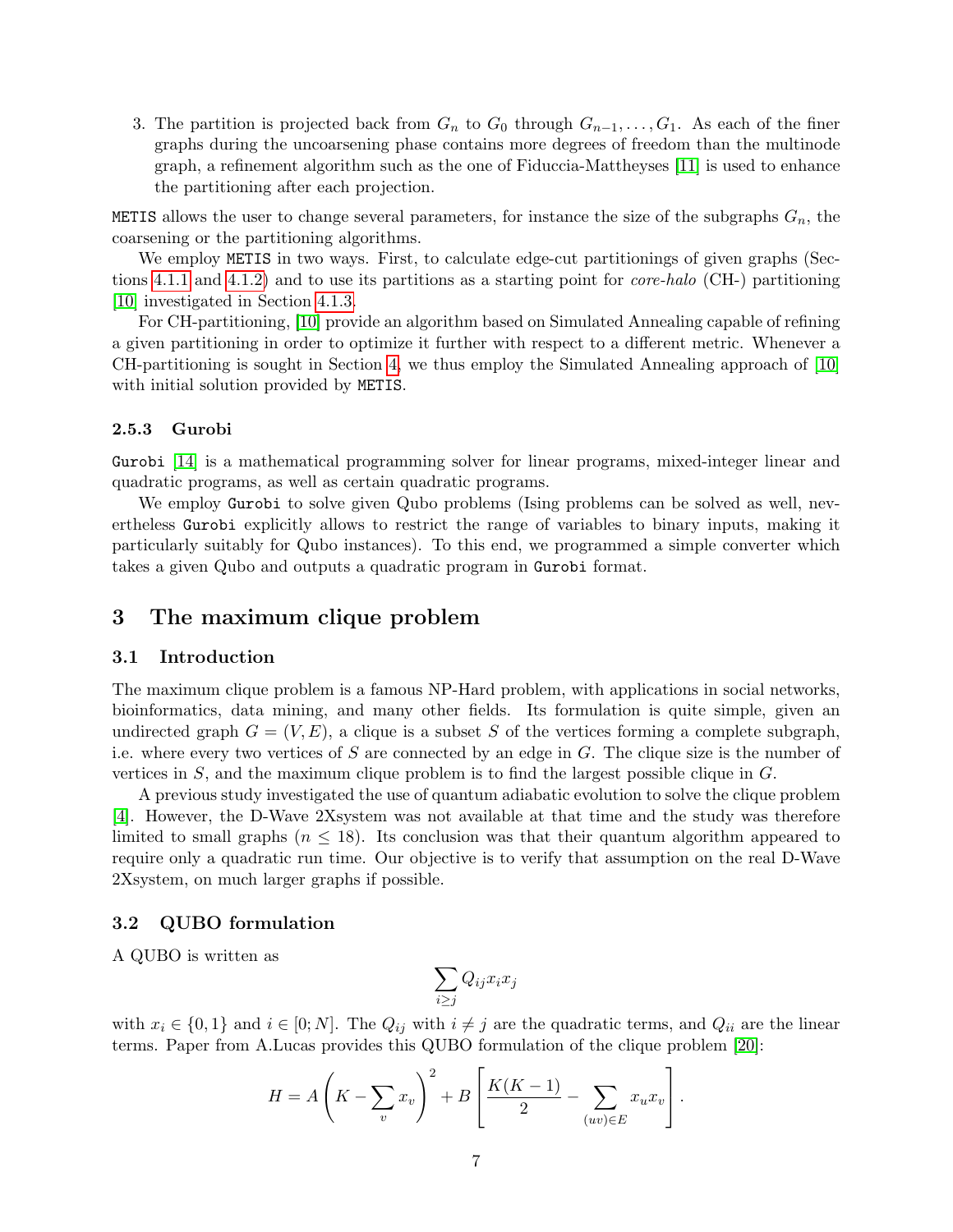The ground state will be  $H = 0$  when a clique of size K exists. Extra variables are then added to find the largest clique in the graph. However, this formulation requires  $N = |V|$  variables on a complete graph, because of the  $(K - \sum_{v} x_v)^2$  term that will generate every posible quadratic term in the QUBO formula. We prefer a simpler formulation, derived from the maximum independent set (MIS) problem.

An independent set of a graph  $G$  is a set of vertices, where every two vertices are not connected by an edge in G. It is easy to see that an independent set of  $G = (V, E)$  is a clique in the complement graph  $H = (V, \overline{E})$ , where  $\overline{E}$  is the set of edges not present in G. Therefore looking for the maximum clique in G or the maximum independent set in  $H$  is the same problem. The QUBO formulation of the MIS problem on a graph H is straightforward, let  $x_i = 1$  if vertex i is in the independent set, and  $x_i = 0$  otherwise. We should have a penalty when two vertices in this set are connected by an edge in the graph, therefore we need some positive quadratic term M over all existing edges of the graph  $H$ . We want the largest independent set, therefore a negative weigth  $L$  on the linear terms. The penalty for an edge should be greater than the bonus for a vertex, so that it is detrimental to add a vertex with a single edge to the set, so for example  $L = -1$  and  $M = 2$ .

The QUBO for the MIS problem of a graph  $G = (V, E)$  is therefore:

$$
-\sum_{i\in V} x_i + 2 \sum_{(i,j)\in E} x_i x_j.
$$

This formulation requires |V| variables and  $|E|$  quadratic terms. Note that the ising graph (the set of edges and vertices with non zero weigth, also called the primal graph) required for this problem is the graph G itself.

When solving the maximum clique problem for a graph  $G_1 = (V, E)$  we need to complement the graph first to  $G_2 = (V, \overline{E})$  and solve the MIS on  $G_2$ , thus requiring |V| variables and  $|\overline{E}| =$  $\frac{|V|(|V|-1)}{2} - |E|$  quadratic terms. It will therefore be easier to solve the maximum clique problem on a very dense graph, that will generate a sparse complement graph.

### 3.3 Methods

The D-Wave 2Xsystem consists in a specific graph topology called the chimera graph. It is a lattice of 12x12 cells, where each cell is a 4x4 bipartite graph. D-Wave 2Xcan naturally solve ising problems where non-zero quadratic terms are represented by an edge in the chimera graph. For other problems, an embedding is needed, i.e a logical variable has to be represented by a chain of physical qubits, in order to increase the connectivity of the simulated variable. The largest complete graph that the D-Wave 2Xcan embed in theory has  $1 + 4 * 12 = 49$  vertices. It is slightly smaller  $(n = 45)$  because of missing qubits coming from manufacturing defaults.

In our problem, the maximum number of connections needed may be up to a complete graph. The largest graph that we are sure to be able to solve on D-Wave 2Xis therefore a 45-vertex graph. For larger graphs, it will depend on the edge density and topology.

To solve the MIS problem on any graph, we therefore require a divide-and-conquer strategy that first splits the input graph into smaller graphs of at most 45 vertices.

#### 3.3.1 Sapi parameters

Sapi stands for solver API, it is the lowest level of control we can have over the quantum annealer. We use here the sapi C client version 2.4.2. We first convert our QUBO problem to an ising problem. We use the pre-computed embedding of the full 45-vertex graph for the experiments in section [3.4.2.](#page-9-0)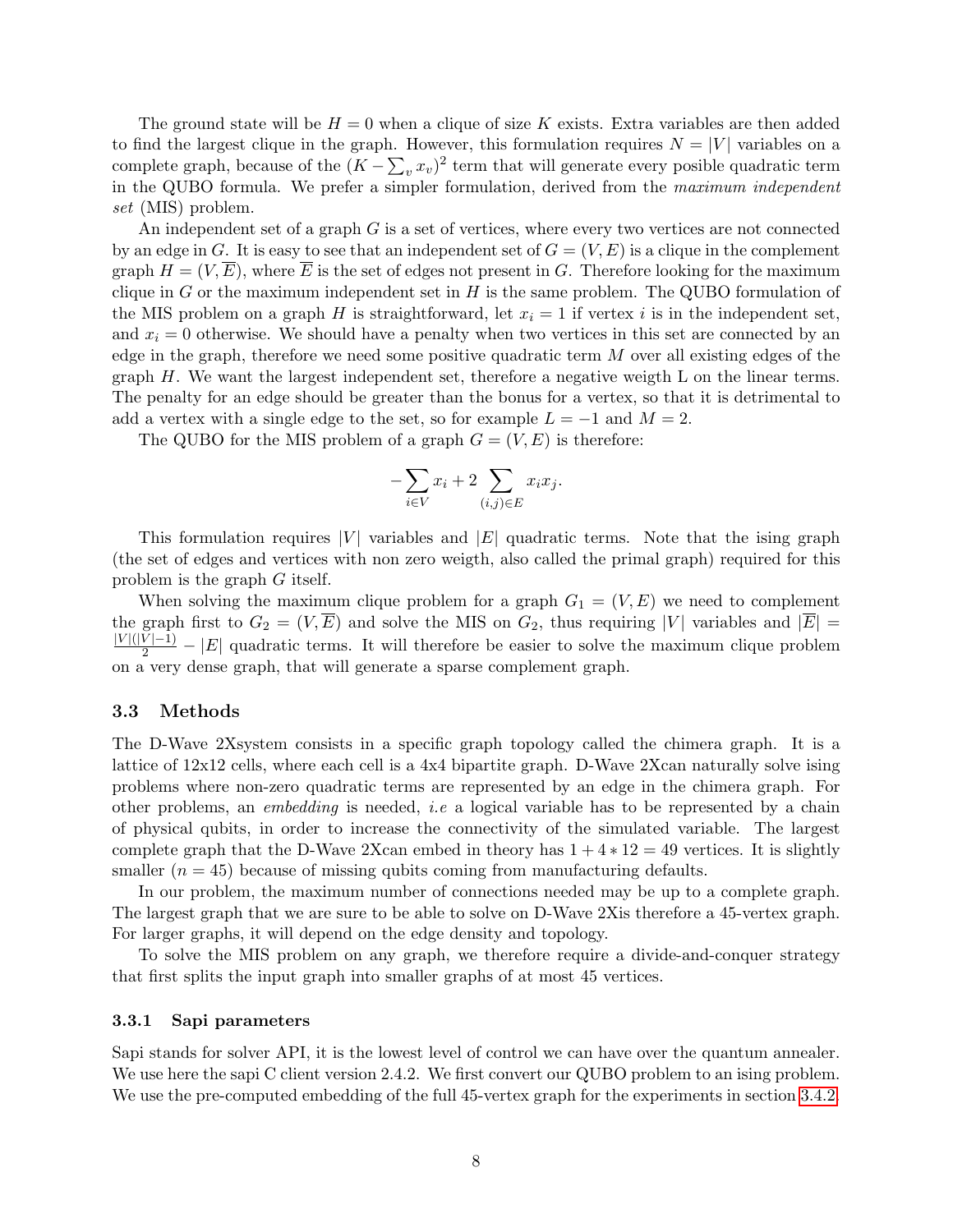In section [3.4.2](#page-9-0) we do not need to compute an embedding. We use num reads = 500, postprocessing=SAPI POSTPROCESS OPTIMIZATION and provide the embedding to the "chains" parameters of the solver so that the post-processing is applied to the original problem without chains (with this parameter the solver first applies majority voting to resolve chains, before applying post-processing). Our experiments showed that this is the best way to deal with chains.

## 3.4 Results

## 3.4.1 Software solvers

Results from D-Wave 2Xare compared to different solvers. A simulated annealing algorithm working on the ising problem (SA-ising), a simulated annealing algorithm specifically designed to solve the clique problem (SA-clique [\[13\]](#page-24-10)), a software designed to find cliques in heuristic or exact mode (fmc [\[21\]](#page-24-11)), and the gurobi solver. We also include in the comparison results coming from the Dwave post-processing heuristics only.

SA-ising This is a simulated annealing algorithm working on an ising problem. The intial solution is a random solution, and a single move in the simulated algorihtm is the flip of one random bit.

SA-clique We implememted the simulated algorithm designed to find cliques described by X.Gen et al. [\[13\]](#page-24-10). It is designed to find a clique of a specific size m, we therefore need to apply a binary search on top of it to find the maximum clique size. The main parameter is the  $\alpha$  value controlling the temperature update at each step:  $T_{n+1} = \alpha T_n$ . They typically use  $\alpha = 0.9996$ . A value closer to 1 will yield a better solution but will increase computation time.

Fast Max-Clique Finder (fmc) This algorithm is designed to find efficiently the maximum clique for a large sparse graph. It provides an exact and a heuristic search mode. We use the 1.1 version of the fmc software [\[21\]](#page-24-11).

Post-processing heuristics alone (PPHa) The Dwave pipeline includes a post-processing step: first, if chains exist, a majority vote is applied to fix the broken chains. Then a local search is performed so that solutions become locally minimum (the raw solutions coming from dwave might not be locally minimum) [\[6\]](#page-24-17). For a given solution coming out of the pipeline, one might wonder what are the relative contributions of the D-Wave 2Xsystem and of the post-processing step. For some small and simple problems, the post processing step alone might be able to find a good solution.

We try to answer this by applying post-processing step only, and see how it compares with the actual quantum annealing. However, this post-processing step runs on the dwave server and is not available separately.

We therefore need some special procedure: we set a very high absolute chain strength (e.g. 1000 times greater than the largest weight in our ising problem), and turns on the "auto-scale" feature. Consequently, chains weights will be set to minimum value -1 and all other weights will be scaled down to 0. In this way, the quantum annealer will only satisfy the chains, and will not solve anything else. Each chain will not be connected to anything, and all linear terms will be zero, therefore each chain should get a random value  $-1$  or  $+1$ . The post-processing step will therefore be fed with some random initial solution, and what we get at the end of the pipeline should be the result of post-processing step only. This will be referred to later as PPHa, post-processing heuristic alone.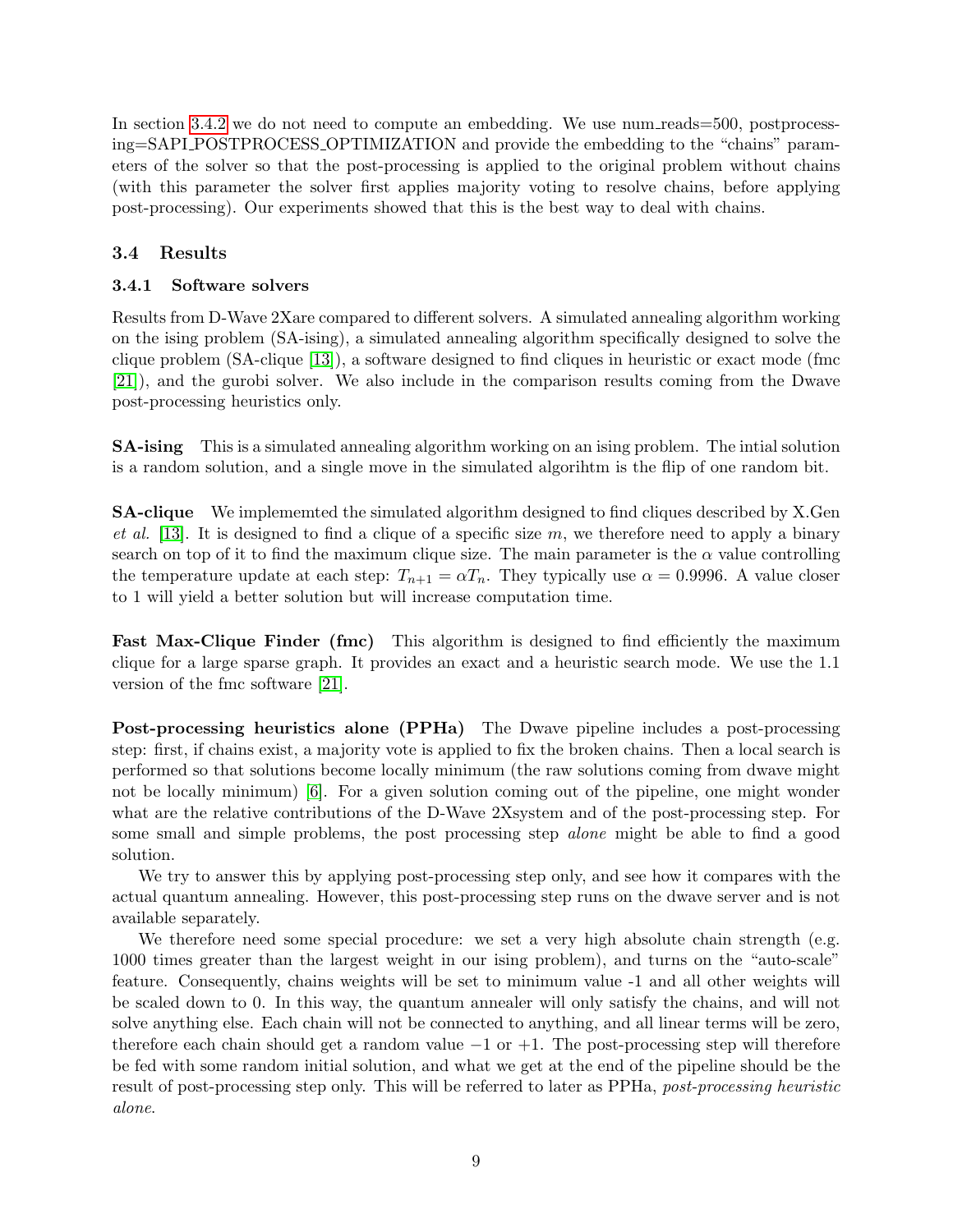| Graph                | Max. Clique size Sapi PPha QBsolv fmc |                                                    |                                                    |                                                                      | SА       |
|----------------------|---------------------------------------|----------------------------------------------------|----------------------------------------------------|----------------------------------------------------------------------|----------|
| Random $0.3 \quad 5$ |                                       |                                                    | $0.15 \text{ s}$ $0.15 \text{ s}$ $0.05 \text{ s}$ | $8.10^{-6}$ s $0.15$ s                                               |          |
| Random $0.5 \quad 8$ |                                       | $0.15 \text{ s}$ $0.15 \text{ s}$ $0.06 \text{ s}$ |                                                    | $3.10^{-4}$ s 0.37 s                                                 |          |
| Random 0.7 13        |                                       | $0.15 \text{ s}$ $0.15 \text{ s}$ $0.04 \text{ s}$ |                                                    | $0.002$ s                                                            | $0.19$ s |
| Random $0.9$ 20      |                                       |                                                    |                                                    | $0.15 \text{ s}$ $0.15 \text{ s}$ $0.04 \text{ s}$ $0.135 \text{ s}$ | $0.28$ s |

<span id="page-9-1"></span>Table 1: Running time on 45 vertices random graph. Graph is generated with probability of edge present equal to number in first column. For these small graphs, every software return the correct solution, therefore only the running time is reported.



Figure 1: The number of solver calls follows an exponential trend with increasing graph density.

### 3.4.2 Results

<span id="page-9-0"></span>Results on a small graph We first analyze the behavior of the quantum annealer on one graph of size at most 45 vertices, i.e. the largest graph we are sure to be able to embed.

We test our graph splitting method on random graphs with 500 vertices and increasing density. The density of the generated graph is controlled by the probability of the presence of an edge ranging from 0.1 to 0.4. Fig. [1](#page-9-1) shows the results of this experiment. We report here the number of solver calls required to solve the input graph -ie. the number of generated subgraphs- with respect to the edge presence probability. Each data point is the median value of ten runs with the standard deviation given as error bars. The number of solver calls follows an exponential curve with respect to the density of the input graph.

In a second experiment, we measure the impact of future generations of DWave systems on our clique finding approach for arbitrary large graphs. Assuming a similar chimera topology for future generations of DWave systems, doubling the number of available QBits will increase the size of the generations of Dwave systems, doubling the number of available QBits will increase the size of the<br>maximal complete subgraph that can be embedded by a factor  $\sqrt{2}$ . Fig [2](#page-10-0) shows the evolution of the number of solver calls for increasing number of QBits. In this experiment the graph size is fixed at 500 vertices and the edge presence probability at 0.3. Each data point is the median of ten runs with standard deviation given as error bars. If we consider that the number of QBits doubles with each new generation, 7 generations of DWave machine are required to directly embed and solve an arbitrary 500 vertex graph.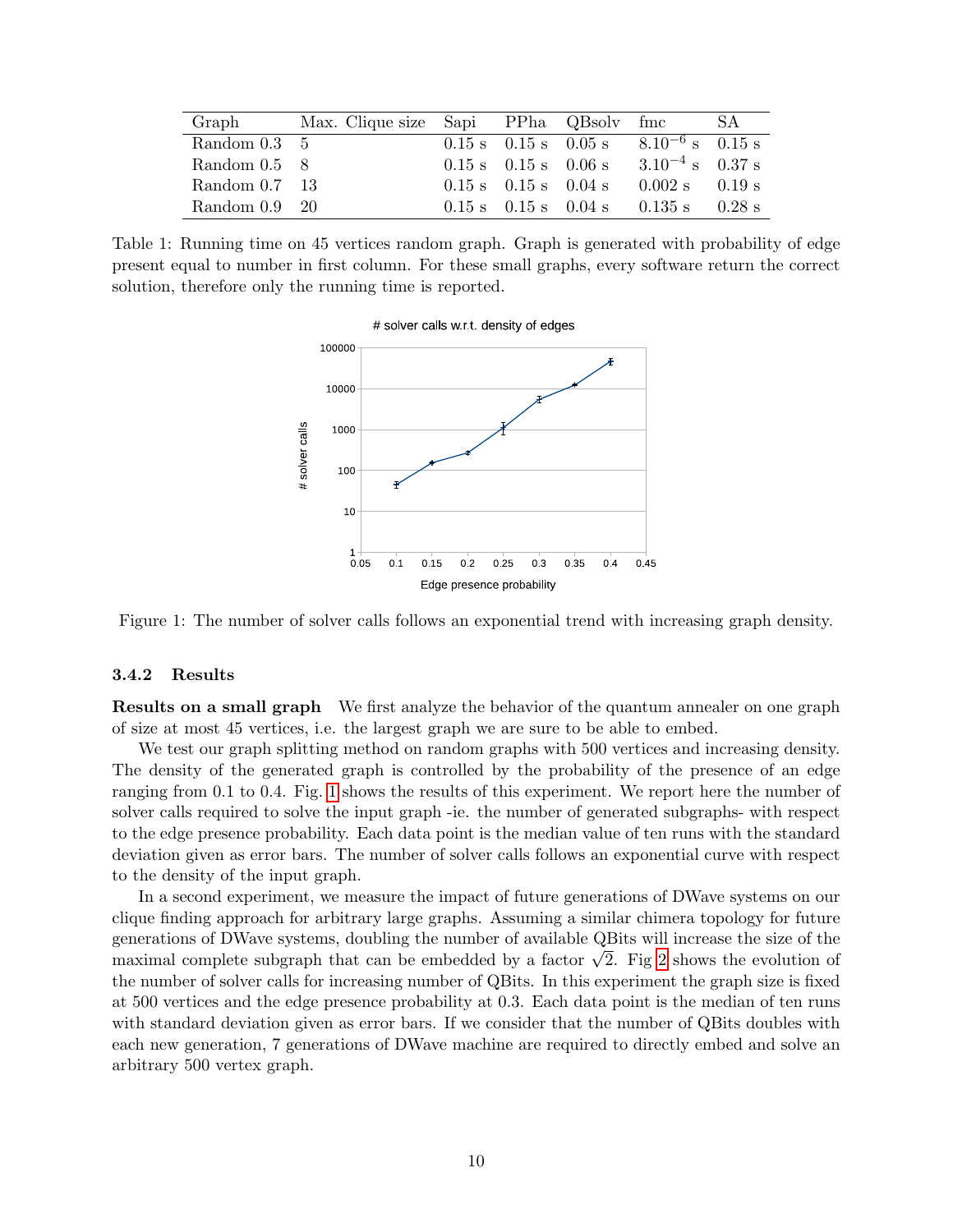<span id="page-10-0"></span>

Figure 2: Number of solver calls (left y-axis) with increasing number of QBits. The size limit - ie. the maximal arbitrary graph that can be embedded on a given DWave system - can be read on the right y-axis.

### 3.4.3 Artificial graph designed to fit chimera

The idea here is to try to see what is the speedup D-Wave 2Xcan achieve in the best possible scenario. This best possible scenario is a graph that fits well the chimera graph, i.e. a graph that requires a very few chains, and hopefully for which the MIS problem is not trivial.

**Graph generation** We start with the actual chimera graph  $C = (V, E)$  of the D-Wave 2Xsystem. in our case  $|V = 1100|$  qubits (this may vary from system to system because of missing qubits). This is the most dense 1100-vertex graph the system can solve. Note that this graph is not interesting for the MIS problem since it is bipartite, and one could argue that MIS on a bipartite graph is a trivial problem.

Consider now the graph  $C_1$  obtained by contracting one random edge from C. An edge contraction is the removal of an edge  $v_1, v_2$  and fusion of vertices  $v_1$  amd  $v_2$ . With  $\mathcal{N}_1$  and  $\mathcal{N}_2$  the set of neighbouring vertices from  $v_1$  and  $v_2$ , the neighbours of the fused node are  $\mathcal{N}_1 \cup \mathcal{N}_2 \setminus \{v_1, v_2\}$ .  $C_1$  has  $|V| - 1$  vertices and is called a *minor* of the chimera graph. By definition the ising formulation of the MIS problem<sup>[1](#page-10-1)</sup> for this graph can be embedded: the embedding is given by the edge contraction. Moreover, if we add any edge to  $C_1$ , the resulting graph will not be embeddable into chimera, since  $C_1$  already uses every possible qubits and edges of the chimera graph. We can therefore say that  $C_1$  is one of the most dense graph of size  $|V| - 1$  than chimera can embed.

We can generalize after m random edge contractions: the resulting graph  $C_m$  will have  $|V| - m$ vertices, will be one of the most dense graph of size  $|V| - m$  chimera can embed, and will not be bipartite. This family of graphs  $C_m$  with  $0 < m < 1100$  is therefore a good candidate for the best case scenario experiment for the MIS problem: large graphs that can embed on chimera, and for which solution is not trivial.

**Experiment** We solve the MIS problem on the  $C_m$  family of graphs, using Sapi on the D-Wave 2Xsystem, PPHa and the  $SA - ising$  software. We solve the equivalent maximum clique problem on the complement graphs using  $SA - clique$  and  $func$ . Figure [3](#page-11-0) shows the result. We can see that

<span id="page-10-1"></span><sup>&</sup>lt;sup>1</sup>The primal graph of the ising MIS problem of a graph is the graph itself.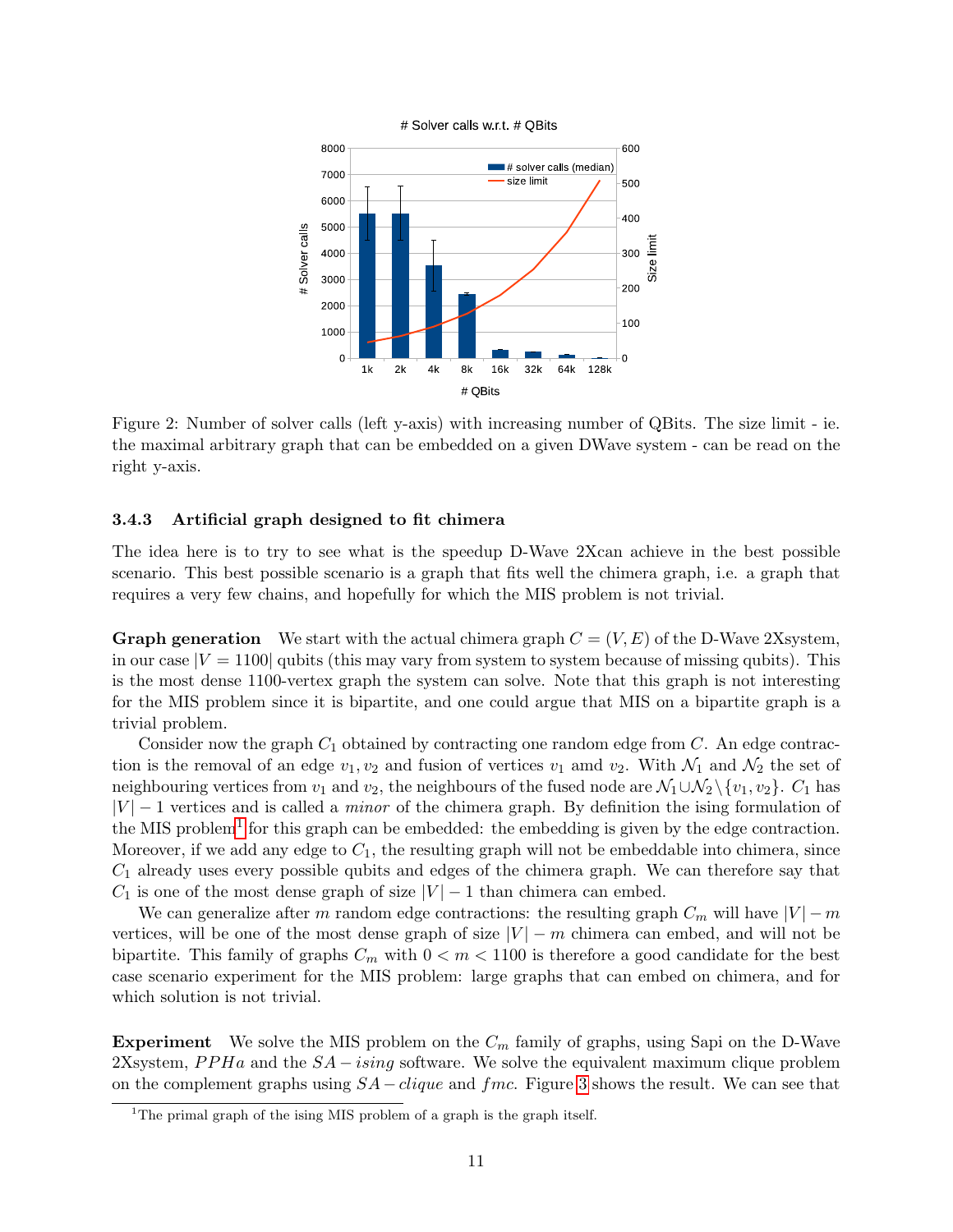<span id="page-11-0"></span>

Figure 3: Best clique size found by the different solvers, relatively to the D-Wave 2Xresult, on the  $C_m$  family of graphs. These are articial graphs designed to fit the chimera topology, representing a best case scenario for Dwave. *PPHa* stands for *post-processing heuristics alone*. SA-clique fast and SA-clique slow have  $\alpha$  parameters 0.9996 and 0.99999. SA-ising has  $\alpha = 0.9999$ . *fmc* is running in its heuristic mode.

for graph sizes up to 400,  $PPHa$  gets same result as Dwave. For these small graphs the problem is probably simple enough to be solved by the post-processing step alone. As expected, the simulated annealing designed specifically for clique is behaving better than SA-ising. *fmc* software is run in its heuristic mode. It is designed for large sparse graphs, and run here on very dense graphs, probably the reason of comparatively lower quality result.

For large graphs (larger than 800 vertices), D-Wave 2Xgives the best solution. Note that we do not know if that is the optimal solution.

Speedup Since SA-clique seems to best the best candidate to compete with D-Wave 2X, we choose to compute the D-Wave 2Xspeedup relatively to SA-clique on this  $C_m$  family of graphs. The procedure is as follows: for each graph size, we run D-Wave 2Xwith 500 anneals and report the best solution. The D-Wave 2Xruntime is the total qpu runtime for 500 anneals, i.e. approximately 0.15s. For SA-clique, we start with a low  $\alpha$  parameter (i.e. a fast cooling schedule), and gradually increase alpha until SA-clique finds the same solution as D-Wave 2X. This alpha for which SAclique finds the same solution gives us the SA-clique best execution time. The SA-clique algorithm is run on one CPU core of an Intel E8400 @ 3.00GHz. Figure [4](#page-12-0) shows the speedup for different graph sizes (of the  $C_m$  family). For graph sizes lower than 200 vertices, D-Wave 2Xis slower, but for larger grah sizes, it gets exponentially faster, up to a million speedup.

Although this is the best possible case scenario for D-Wave 2Xand not representative of what we would get with random graphs, this may be an evidence showing quantum behavior in the D-Wave 2Xsystem. D-Wave 2Xis able to find very quickly a solution that is very difficult to obtain with all the classical solvers we tried.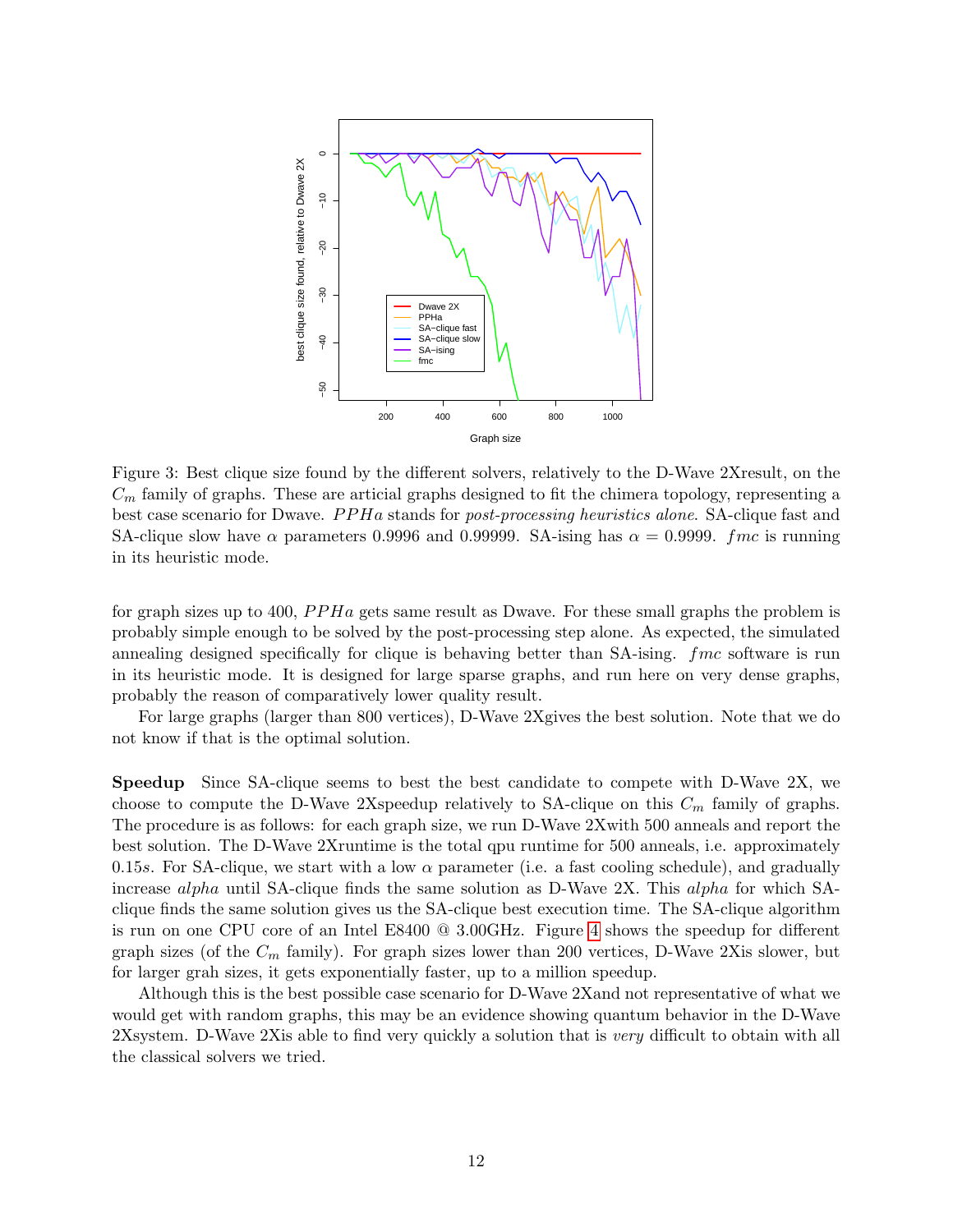<span id="page-12-0"></span>

Figure 4: Speedup on artificial graphs designed to fit the chimera topology. D-Wave 2Xspeedup is computed versus a simulated annealing algorithm designed for cliques (SA-clique), running on one cpu core of an Intel E8400 @ 3.00GHz. For SA-clique, we progressively increase the cooling schedule (i.e. increasing running times), and report the fastest running time for which SA-clique gets same result as D-Wave 2X. For small graphs, the simulated annealing algorithm is able to find very quickly the same result as D-Wave 2X. For large graphs, it becomes exponentially more difficult, the SA algorithm requires a very slow cooling schedule to get the target solution, leading to a D-Wave 2Xspeedup over a million. Timings are averaged over multiple runs.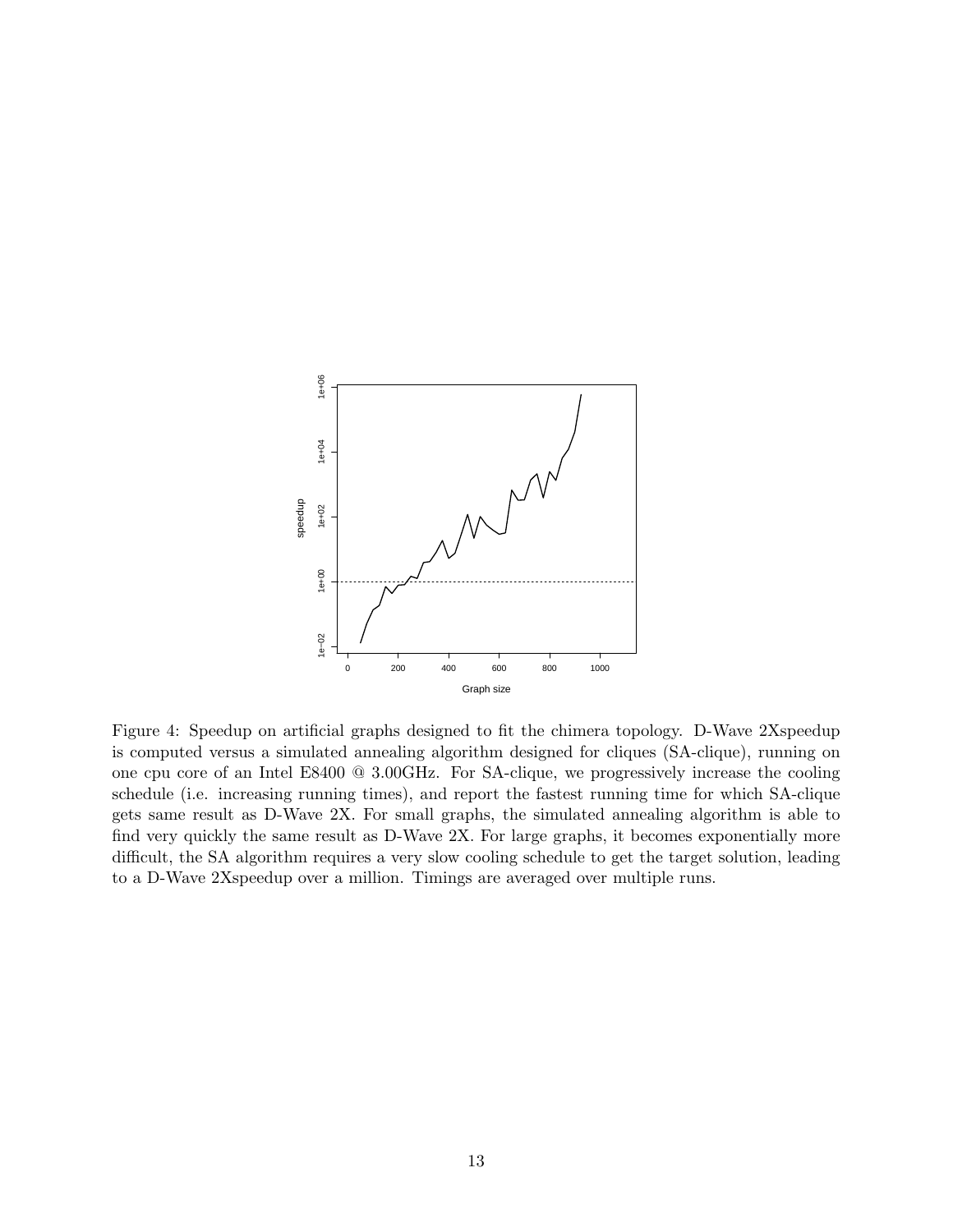# <span id="page-13-0"></span>4 Graph partitioning

This section investigates a variety of methods for graph partitioning. Our focus is on two variations of the graph partitioning problem: Edge-cut partitioning and core-halo partitioning [\[10\]](#page-24-3). To this end, Section [4.1](#page-13-2) provides Hamiltonians in either Ising or Qubo formulation to carry out both types of partitioning. We then employ the methods outlined in Section [2](#page-1-0) to minimize those Hamiltonians on a variety of graphs in order to assess their performance in a simulation study (Section [4.2\)](#page-16-0).

### <span id="page-13-2"></span>4.1 Hamiltonian formulations

### <span id="page-13-1"></span>4.1.1 Ising model for graph partitioning

[\[20\]](#page-24-16) gives an Ising Hamiltonian to carry out standard edge-cut partitioning. However, this formulation is only suitable to partition a graph into two components. A generalisation to n components will be derived in the next section.

Edge-cut partitioning aims to divide the graph into partitions in such a way that the edge-cut, the number of edges connecting vertices belonging to different partitions, is minimized.

To this end, [\[20\]](#page-24-16) considers an Ising spin  $s_v \in \{+1, -1\}$  per vertex  $v \in V$  indicating which of the two partitions v belongs to (one being the "+" partition and one being the "−" partition). He defines the Hamiltonian as  $H = AH_A + BH_B$ , where

$$
H_A = \left(\sum_{i=1}^n s_i\right)^2,
$$
  
\n
$$
H_B = \sum_{(u,v)\in E} \frac{1 - s_u s_v}{2}.
$$

In the above,  $H_A$  is a penalty term enforcing equal balance of vertices in both partitions. Assuming an even number of vertices,  $H_A$  is zero if and only if the number of vertices in both partitions is equal. For an odd number of vertices,  $H_A \geq 1$ . The term  $H_B$  is the objective function. It adds a penalty of 1 for any edge connecting two vertices which are not in the same partition and is thus equal to the edge-cut. Minimizing  $H$  will thus lead to a minimal edge-cut partitioning of the graph.

The weights A and B have to be chosen dependent on the input graph in such a way that it is never favorable to violate  $H_A$  in order to achieve a further decrease in the objective function  $H_B$ . To this end, it suffices to determine the minimal increase in the penalty for any given change while maximizing the decrease in the objective function. Consider the configuration of  $s_v, v \in V$ , at the global minimum (the equilibrium state) of  $H$ . For simplicity, assume without loss of generality that the number of vertices is equal and hence that  $H_A = 0$ .

When changing the spin of one  $s_v$ , the change in  $H_A$  is  $\Delta H_A \geq 4$  since  $s_v$  was previously compensated in equilibrium by another spin indicator. We now consider any possible decrease in  $H_B$ . In the best case, all the neighboring vertices of v did not belong to the partition v was in since in this case, a change in  $s_v$  will cause  $\frac{1-s_us_v}{2}$  to change from one to zero for all  $w \in N(v)$ , where  $N(v)$  is the set of neighboring vertices of v. Hence, the decrease in  $H_B$  can be bounded above by  $\Delta H_B \leq \Delta$ , where  $\Delta$  denotes the maximal degree of any vertex in G. To prevent an increase in  $H_A$  to be ever favorable in order to achieve a decrease in  $H_B$ , we must set  $A\Delta H_A \geq 4A > \Delta B \geq B\Delta H_B$ , thus  $A > \Delta/4B$ . Setting  $B = 1$  leads to the choice  $A = \Delta/4 + 1$ .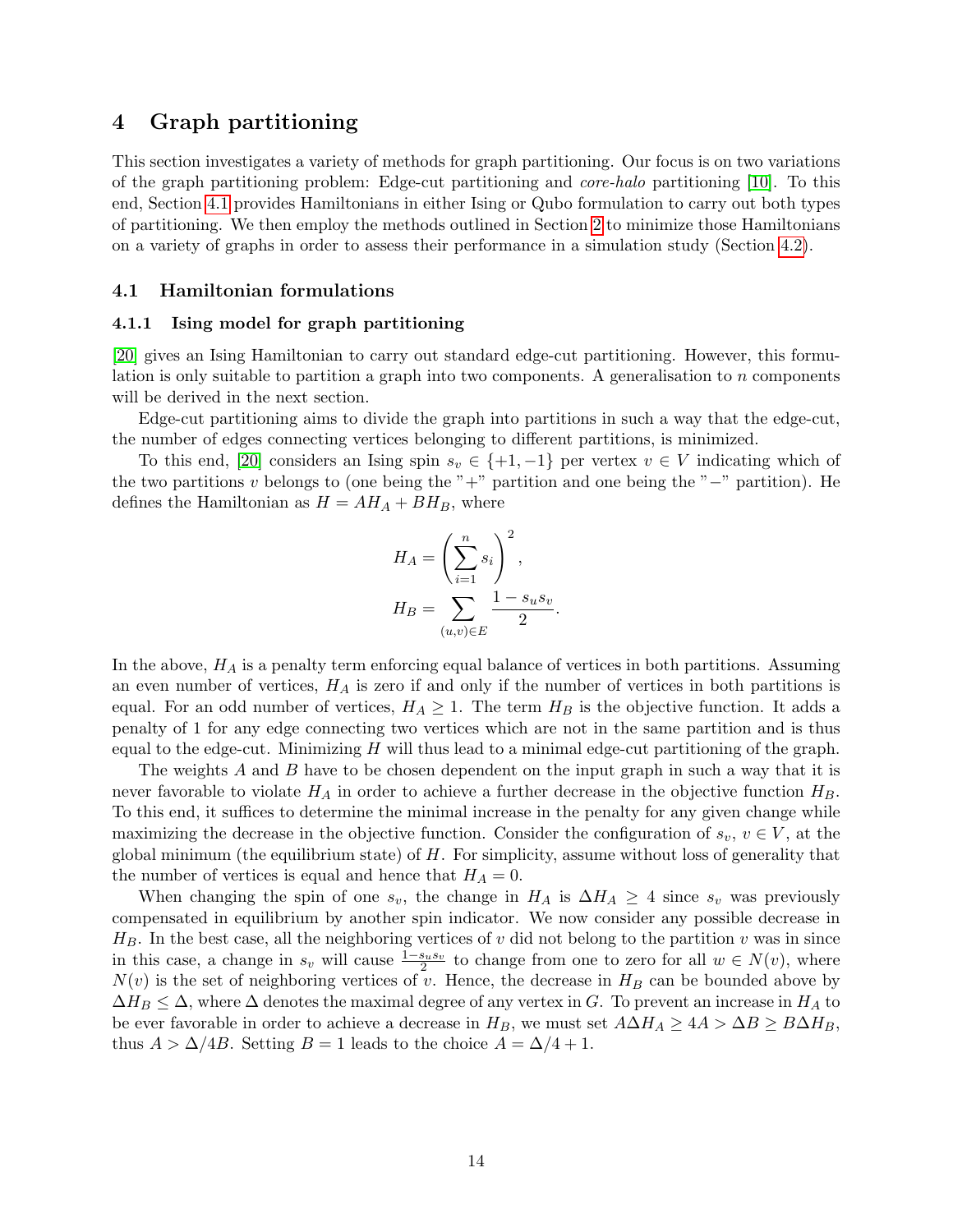### <span id="page-14-0"></span>4.1.2 A generalisation to partitioning into multiple parts

The Hamiltonian considered in Section [4.1.1](#page-13-1) can easily be generalised to an arbitrary number of partitions. For this, let  $s_{vi} \in \{0,1\}$  be a binary (qubo) indicator which encodes if vertex v belongs to partition  $i$ . Let  $K$  be the desired number of partitions.

Define  $H = AH_A + BH_B + CH_C$ , where

$$
H_A = \sum_{v \in V} \left( \sum_{k=1}^K s_{vk} - 1 \right)^2,
$$
  
\n
$$
H_B = \sum_{k=1}^K \left( \sum_{v \in V} s_{vk} - \frac{|V|}{K} \right)^2,
$$
  
\n
$$
H_C = \sum_{(u,v) \in E} \sum_{k=1}^K (1 - s_{uk} s_{vk}).
$$

The reasoning behind the above formulation is as follows.  $H_A$  is zero if and only if each vertex v only belongs to exactly one partition, that is if for each  $v \in V$  there exists only one  $k_v$  such that  $s_{v,k_v} = 1$ . Since  $\sum_{v \in V} s_{vk}$  is the size of partition  $k \in \{1, \ldots, K\}$ ,  $H_B$  enforces partitionings of equal size  $|V|/K$ . The term  $H_C$  is the objective function: It incentivises two vertices u and v to belong to the same partition, that is  $s_{uk} = s_{vk} = 1$  (for partition k, say), and thus minimizes the edge-cut between partitions.

As in Section [4.1.1,](#page-13-1) the weights A and B for the two penalty terms and the weight C for the objective function have to be chosen appropriately. Consider  $H$  in a global minimum and an arbitrary  $s_{vk}$ . Suppose first that  $s_{vk} = 1$  in the optimal solution and hence changes to 0. Since we assume optimality,  $H_A = H_B = 0$ , meaning that a change of  $s_{vk}$  from 1 to 0 results in  $\Delta H_A \ge 1$ ,  $\Delta H_B \geq 1$  and  $\Delta H_C \geq 0$  (in  $H_C$ , a change of any  $s_{vk}$  from 1 to 0 potentially only results in terms  $1 - s_{uk} s_{vk}$  switching from 0 to 1). This means that changing an indicator  $s_{vk}$  with value 1 in the optimal solution is never favorable to achieve a further decrease in the objective function.

Next, assume that  $s_{vk}$  changes from 0 to 1. In this case,  $\Delta H_A \geq 1$  and  $\Delta H_B \geq 1$  as before. However, a change of any  $s_{vk}$  from 1 to 0 potentially cancels up to  $\Delta$  (the maximal degree of the graph) terms of the form  $1 - s_{uk} s_{vk}$  in  $H_C$ , hence resulting in a decrease of the objective function of up to  $\Delta H_C \leq \Delta \leq |V|$ . To prevent that violating the penalty terms  $H_A$  and  $H_B$  ever leads to a decrease in  $H_C$ , we must hence ensure that  $A\Delta H_A + B\Delta H_B \geq A(1+1) > C|V| \geq C\Delta H_C$ , meaning that  $A + B > C|V|$ . Setting  $C = 1$  leads to the condition  $A + B > |V|$ . Since the constraints lead to an under-determined equation, more than one choice for A and B exists. For simplicity, splitting up the weight equally among both penalty terms (that is,  $A = B$ ) leads to the choice  $A = B = \frac{1}{2}$  $\frac{1}{2}|V| + 1.$ 

### <span id="page-14-1"></span>4.1.3 Qubo model for CH-partitioning

Apart from standard edge-cut partitioning, we consider a special flavor of the graph partitioning problem termed core-halo (CH) partitioning in [\[10\]](#page-24-3). In CH-partitioning, we aim to find a partitioning of the vertices V into K sets (partitions) in such a way that the (squared) sum of both the number of vertices  $c_i$  (the core) in each partition  $i \in \{1, \ldots, K\}$  as well as the number of neighboring vertices in other partitions  $h_i$  (the halo) is minimized:

<span id="page-14-2"></span>
$$
\min_{(c_i, h_i)_{i=1,\dots,K}} \sum_{i=1}^K (c_i + h_i)^2.
$$
\n(2)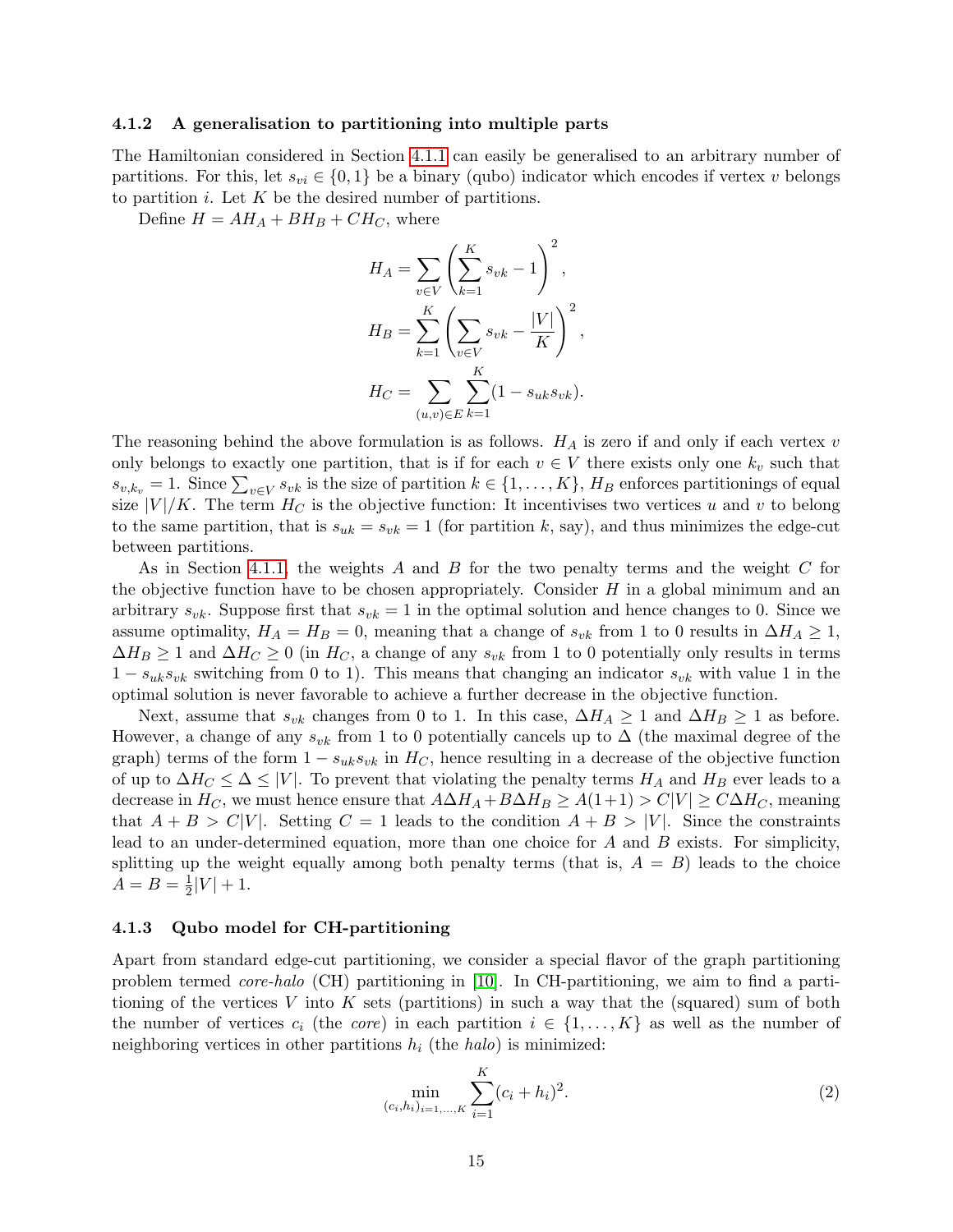In order to design a Hamiltonian for this problem consider  $H = AH_A + BH_B + CH_C$ , where

$$
H_A = \sum_{v \in V} \left( \sum_{k=1}^K c_{vk} - 1 \right)^2,
$$
  
\n
$$
H_B = \sum_{v \in V} \sum_{i=1}^K \left( \sum_{w \in N(v) \cup \{v\}} (h_{vi} - c_{wi} - z_{(v,w),i})^2 \right),
$$
  
\n
$$
H_C = \sum_{i=1}^K \left( \sum_{v \in V} h_{vi} \right)^2
$$

and  $N(v)$  denotes the set of all neighbors of  $v \in V$ . We use two types of indicators to encode whether a vertex is in the core or in the halo of a given partition. Each variable  $c_{vi}$  is a binary (qubo) indicator encoding with a value of one that vertex  $v$  belongs to partition (core)  $i$ . Likewise for the halo indicators  $h_{vi}$ . The auxiliary variables  $z_{(v,w),i}$  for each edge  $(v,w)$  in the graph and each partition i have no interpretation. They are used to ensure that the penalty  $H_B$  takes the value zero in equilibrium.

The reasoning behind the above formulation is as follows. As each vertex can only belong to one core, as in Section [4.1.2,](#page-14-0) only one of the indicators  $c_{v1}, \ldots, c_{vK}$  can take the value one for each  $v \in V$ . This is enforced in  $H_A$  which is zero if and only if there is exactly one i such that  $c_{vi} = 1$ for each  $v \in V$ .

Moreover, by definition of the CH-partitioning problem, a vertex  $v \in V$  belong to the halo of a partition j if and only if there is an edge in the graph connecting  $v$  to a vertex  $w$  in the core of partition j. We extend this definition and define v to be a halo vertex of partition j if either it is part of core j or if there is an edge connecting v to a vertex in core j. This is enforced in  $H_B$ : Given a  $v \in V$  and partition number i (see the two sums in  $H_B$ ),  $h_{vi}$  is forced to be one whenever either  $c_{vi} = 1$  or  $c_{wi} = 1$  for any  $w \in N(v)$ , the set of all neighbors of v. Naturally, one neighbor w (of v) in partition i suffices to cause  $h_{vi} = 1$ . Therefore,  $h_{vi}$  can be one even if  $c_{wi} = 0$  for a given  $w$ , thus causing the penalty to not attain the value zero in equilibrium. We correct this by introducing variables  $z_{(v,w),i}$  which in the latter case will take the value 1 and ensure that  $H_B = 0$ in equilibrium. If  $h_{vi} - c_{wi} = 0$  already holds true for given v and w, there is no incentive for  $z_{(v,w),i}$ to be one since this increases the overall value of the Hamiltonian.

The objective function sought to be minimized in CH-partitioning is the squared sum of core and halo nodes. Since in the above definition,  $h_{vi} = 1$  if v is either a core or a halo vertex, it suffices to minimize  $\left(\sum_{v\in V}h_{vi}\right)^2$ , the squared sum of halos for each partition  $i \in \{1, \ldots, K\}$ , expressed in  $H_C$ .

The weights A, B and C have to be chosen appropriately again to ensure the correct global minimum of  $H$  at a valid CH-partitioning. This is done as follows. Suppose  $H$  is in equilibrium at a given configuration of  $c_{vi}$ ,  $h_{vi}$  and  $z_{(v,w),i}$ . First, assume we change a  $c_{vi}$  from 0 to 1. This will not happen in practice since  $c_{vi} = 1$  potentially only results in more  $h_{wi} = 1$  (for  $w \in N(v) \cup \{v\}$ ), thus increasing the objective function  $H_C$ . Assume now that  $c_{vi}$  changes from 1 to 0. Since  $H_A = 0$ in equilibrium, changing one  $c_{vi}$  results in  $\Delta H_A \geq 1$ . Although the objective function  $H_C$  does not depend on any  $c_{vi}$ , changing a  $c_{vi}$  can still lead to a decrease of the objective. This is due to the fact that switching  $c_{vi}$  from 1 to 0 potentially causes  $\Delta$  (the maximal degree of the graph) halo indicators to not be forced to be one any more, hence leading to a maximal decrease of  $H_C$ of  $\Delta H_C \leq (\sum_{v \in V} h_{vi})^2 - (\sum_{v \in V} h_{vi} - \Delta)^2 \leq |V|^2$ . Together, we see that  $A \Delta H_A \geq A > C|V|^2 \geq$  $C\Delta H_C$ , hence  $\overline{A} > C|V|^2$ . Setting  $C = 1$  leads to the choice  $A = |V|^2 + 1$ .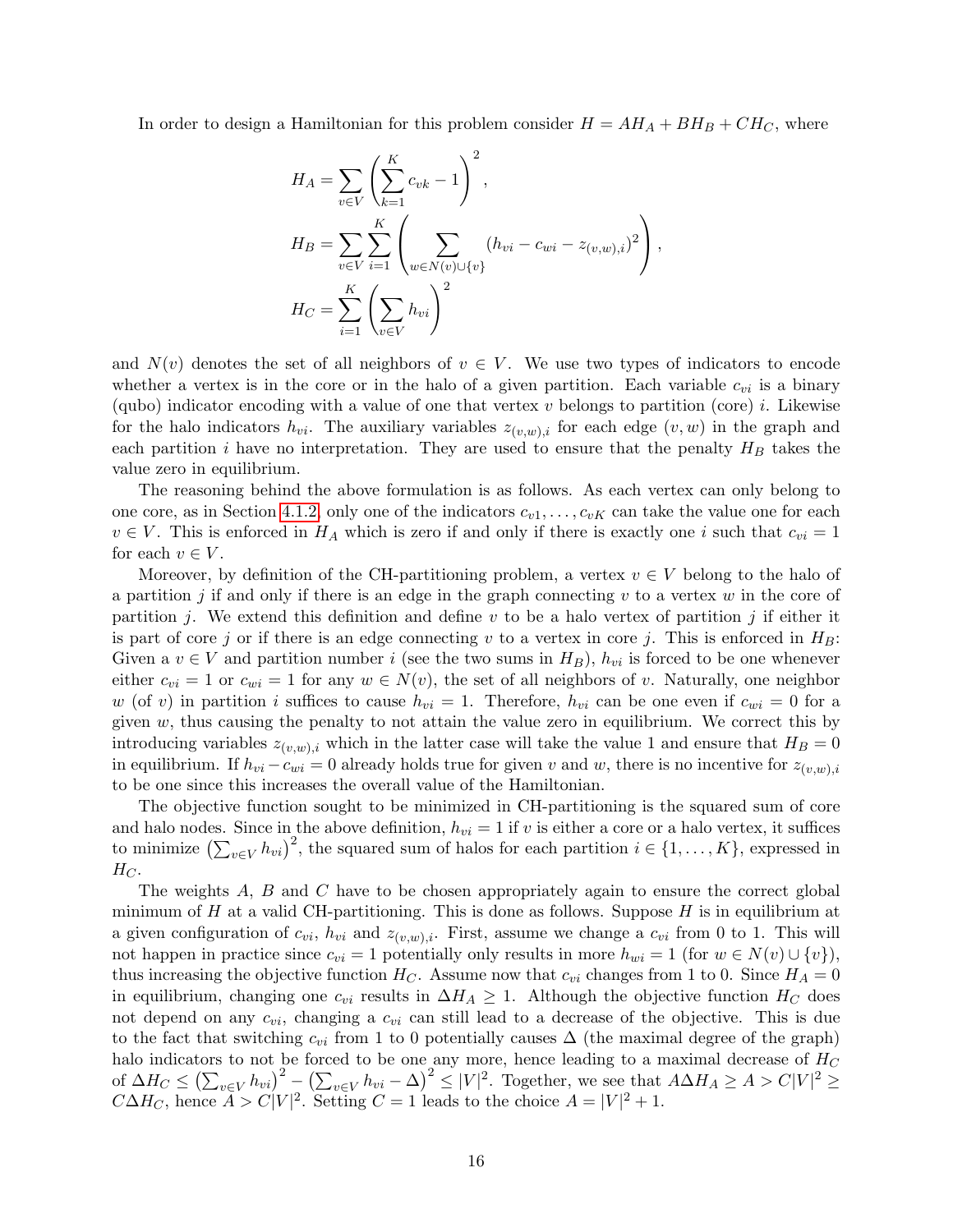Likewise, consider changing a halo indicator  $h_{vi}$  out of equilibrium. Assume  $h_{vi}$  changes from 0 to 1. In this case, we would increase the penalty  $H_B$  as well as the objective function  $H_C$ , meaning this case is infeasible in practice. Assume now that we change  $h_{vi}$  from 1 to 0. In this case, we incur an increase in H resulting from the penalty term  $H_B$  of at least  $\Delta H_B \geq 1$  (since we can assume that in equilibrium,  $c_{vi} = 1$  whenever  $h_{vi} = 1$ ). The term  $H_A$  is independent of  $h_{vi}$  and hence not affected. The objective function  $H_C$  will decrease by at most  $\Delta H_C \leq |V|^2 - (|V| - 1)^2$ in the worst case if one  $h_{vi}$  switches from 1 to 0, hence  $\Delta H_C \leq 2|V| - 1 \leq 2|V|$ . Together, we see that  $\Delta H_B \geq B > 2|V|C \geq \Delta H_C$ , thus  $B > 2|V|C$ . Using  $C = 1$  set before results in the choice  $B = 2|V| + 1.$ 

### <span id="page-16-0"></span>4.2 Simulation results

The following section shows simulation results for an evaluation of classical edge-cut graph partitioning on D-Wave (both using the Hamiltonian for two partitions given in Section [4.1.1](#page-13-1) as well as the one of Section [4.1.2\)](#page-14-0) and for CH-partitioning (Section [4.1.3\)](#page-14-1). We compare D-Wave to METIS [\[17\]](#page-24-8), to simulated annealing as well as to Gurobi (see Section [2.5](#page-4-0) for details and/or the precise algorithm). All D-Wave solvers described in Section [2.4](#page-3-0) are included in our study.

We start by describing our simulation setting and proceed to evaluate the D-Wave performance on edge-cut partitioning as well as CH-partitioning. Since graph which can be embedded on the D-Wave chip are rather small, we switch to graph partitioning into two components for maximal sized graphs. The section finishes with an evaluation of the embedding vs. computing time on D-Wave.

### <span id="page-16-1"></span>4.2.1 Setting and choice of test systems

All graph partitioning methods were evaluated on simulated graphs consisting of 6 to 48 vertices. For all simulated graphs, we inserted random edges between all pairs of vertices with probability 0.9. These graphs remained fixed throughout the comparison.

The largest graph size we were able to use was limited by the size of the corresponding Hamiltonian that could still be embedded on the D-Wave chip. However, solely the Sapi method for D-Wave (see Section [2.4\)](#page-3-0) has this constraint – the two other D-Wave solvers (QBSolv and QSage) are (classical) hybrid methods which can handle Hamiltonians of arbitrary size.

Unless otherwise stated, all evaluations presented hereafter compare the classical methods METIS, simulated annealing (SA) and Gurobi to the D-Wave solvers Sapi, QBSolv and QSage. QBSolv and QSage are straightforward to use since they do not allow for significant parameter tuning. For Sapi, we re-compute the graph embedding onto the D-Wave chip in each run in order to maximize the Hamiltonian size solvable on D-Wave, always perform 1000 anneals, and use the answer\_mode='raw' as well as the embeddings='chains' and broken\_chains='minimize\_energy' post processing modes.

Computing times were measured as averages of 1000 repetitions. For D-Wave, we reported the *total\_real\_time* provided by D-Wave's *solve\_ising* method. This time does not include the time needed to compute embeddings of the Hamiltonian onto D-Wave's chimera chip.

### <span id="page-16-2"></span>4.2.2 Edge-cut partitioning

We start by evaluating D-Wave's performance on classical edge-cut graph partitioning. For added difficulty we aim to split graphs into four balanced partitions. Since we aim to split graphs into more than two partitions we use the Qubo Hamiltonian derived in Section [4.1.2](#page-14-0) and apply classical and D-Wave solvers to the set of graphs fixed in Section [4.2.1.](#page-16-1)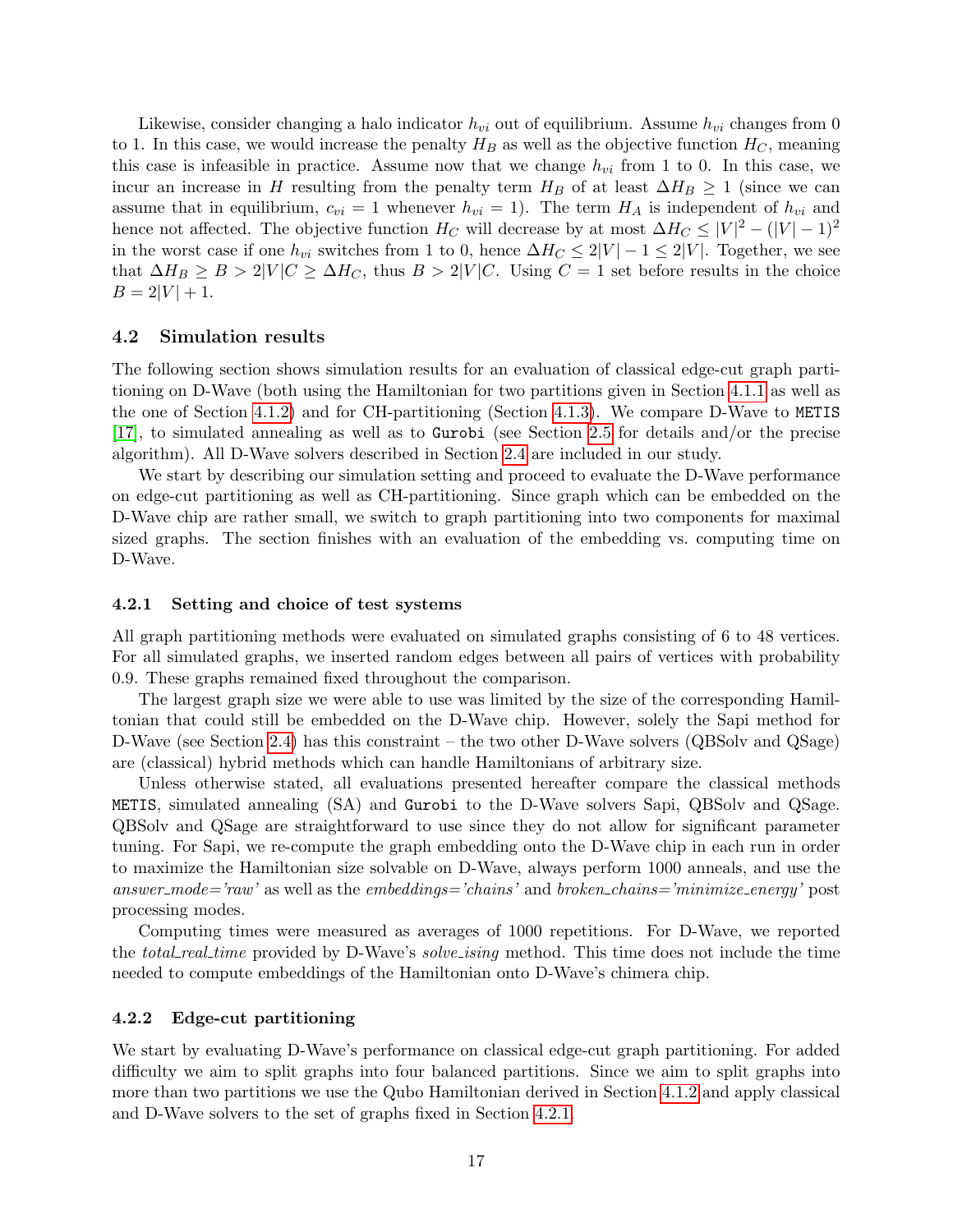<span id="page-17-0"></span>

<span id="page-17-1"></span>Figure 5: Edge-cut partitioning (in four components): Minimal edge-cut found by the three classical and three D-Wave methods employed in this study as a function of the number of vertices in the test graph.



Figure 6: Edge-cut partitioning (in four components): Average computing time for all six methods to find a solution of the quality shown in Figure [5.](#page-17-0)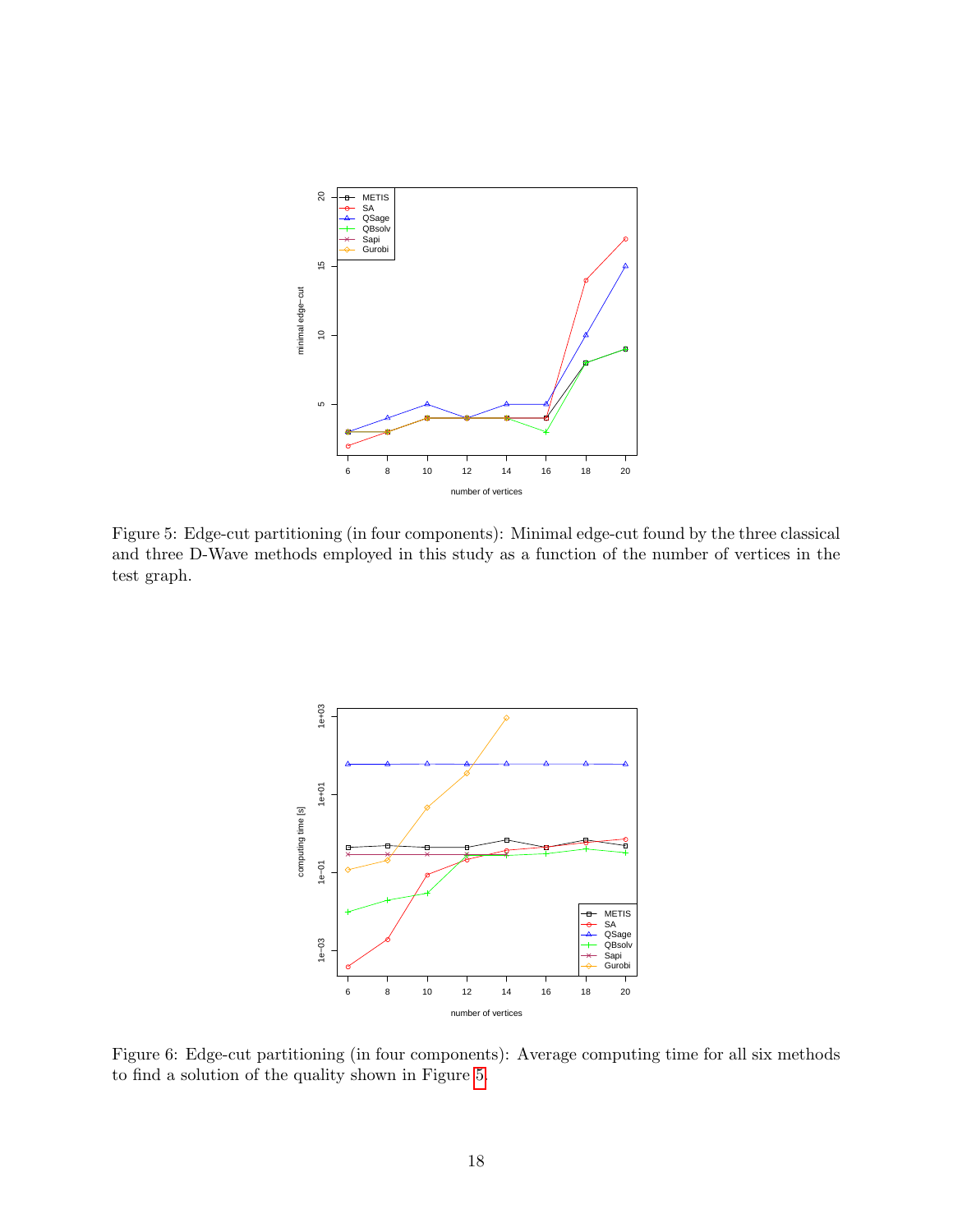Figure [5](#page-17-0) shows the best solution found among 1000 repetitions (for the classical methods) and 1000 anneals for Sapi and QSage. QBSolv generally produces very stable results, meaning that repeating computations with QBSolv generally does not lead to varying answers.

As shown in Figure [5,](#page-17-0) all methods perform comparably well on the test systems, especially for small graphs. For larger graphs (towards 20 vertices), METIS and QBSolv find the best partitionings (in terms of a minimal edge-cut), SA performs well for small graphs but increasingly worse for larger graphs. However, the implementation we use for SA is a generic simulated annealing algorithm not further optimized (for instance, by choosing specific proposals or a certain temperature function). QSage seems to perform slightly worse than the other methods throughout the range of test graphs.

Figure [6](#page-17-1) shows the corresponding average computing time to Figure [5.](#page-17-0) As can be seen from Figure [6,](#page-17-1) SA is the fastest method (on average), thus providing very good results at short times for small graphs, and less good results for larger graphs.

As QSage is run with a time-out criterion (set to 60 seconds in our experiments), and as it is not possible to determine for QSage when a global minimum has been reached, using up its full computing time in each run. The time-out of 60 seconds is an arbitrary choice (although for too short timethe s, results will start getting worse).

Notably, METIS is able to compute very good solutions in around 0.4 seconds throughout the comparison.

The time for Sapi is constant at 0.3 seconds. This is the overall time for computation and post-processing on the D-Wave server side for 1000 anneals from D-Wave. However, Sapi is unable to embed graph Hamiltonians of the form derived in Section [4.1.2](#page-14-0) beyond 14 vertices.

Gurobi allows to compute partitionings which are proven to be globally optimal. However, its running time is exponential, thus greatly limiting its range of applicability. We were not able to compute partitionings with Gurobi beyond 14 vertices.

Overall, we conclude from these results that Sapi/D-Wave does not yet offer a quantum advantage over classical methods since the results obtained with QBSolv make heavy use of classical post-processing algorithms.

### 4.2.3 CH-partitioning

Next, we repeat the previous comparison for CH-partitioning (again into four partitions) using the same test graphs and the Hamiltonian derived in Section [4.1.2.](#page-14-0) The method abbreviated by SA in this section is a simulated annealing algorithm tailored to CH-partitioning proposed in [\[10\]](#page-24-3) (see Section [2.5.2\)](#page-5-1). We employ this SA algorithm both as a post-processing step to tune partitions computed by METIS (which minimize the edge-cut instead of  $(2)$ ) and as a stand-alone algorithm initialized with random partitions.

Figure [7](#page-19-0) shows simulation results. Precisely, we evaluate the partitions found for each method and graph size by plotting the sum of squares criterion  $(2)$  (Section [4.1.3\)](#page-14-1), where  $c_i$  is the partition (core) size for each partition  $i \in \{1, ..., K\}$ , and  $h_i$  is the number of neighbors in adjacent partitions (the halo). As visible from the plot, performance is more similar for all methods under investigation apart from QBSolv, which seems to perform poorly.

Notably, METIS with a SA post-processing step performs worse than using SA on its own with a random initial partitioning allocation. QSage finds very good CH-partitions, albeit having a very long 60 second running time (Figure [8\)](#page-19-1). As before, Gurobi finds optimal partitions in the sense that they globally minimize the sum of squares criterion, even though problems become infeasible to solve exactly as the number of vertices increases. Unfortunately, Sapi is only able to embed the CH-partitioning Hamiltonian for 6 and 8 vertex graphs. This is due to the fact that CH-partitioning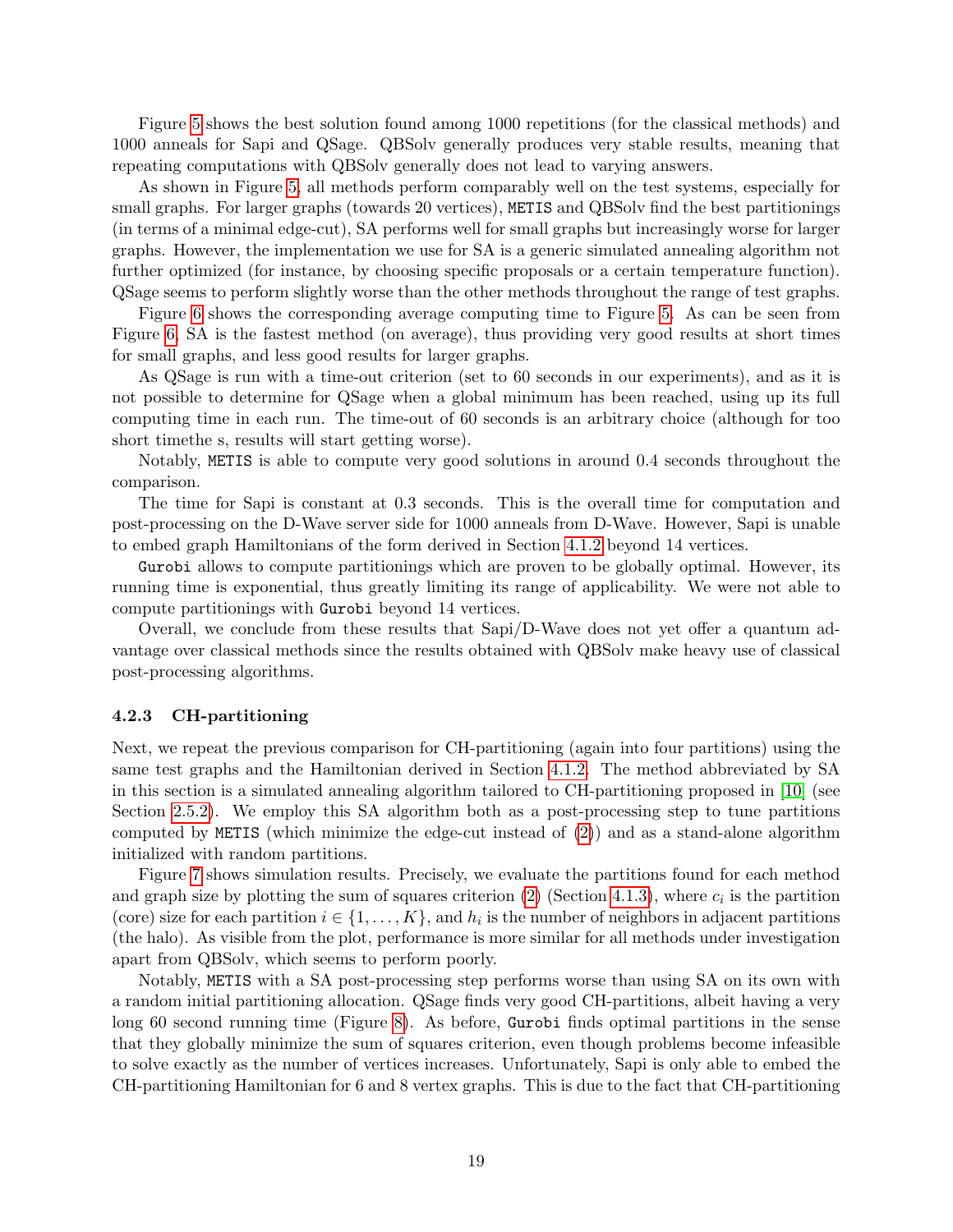<span id="page-19-0"></span>

<span id="page-19-1"></span>Figure 7: CH-partitioning: Partition allocation minimizing the sum of squares criterion found by the three classical and three D-Wave methods employed in this study as a function of the number of vertices in the test graph.



Figure 8: CH-partitioning: Average computing time for all six methods to find a solution of the quality shown in Figure [7.](#page-19-0)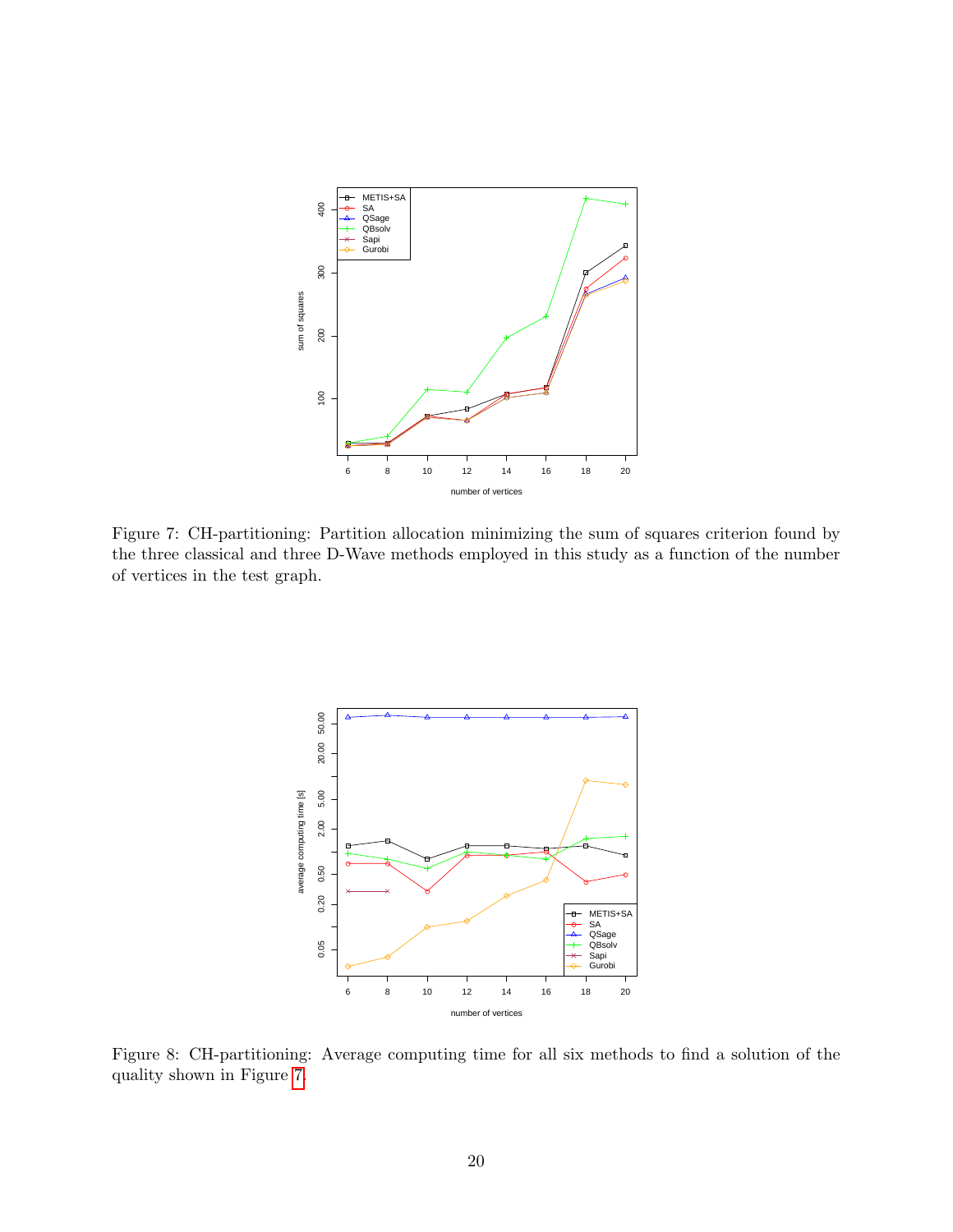<span id="page-20-0"></span>

Figure 9: Edge-cut partitioning with Ising Hamiltonian (in two components): Differences in the minimal edge-cut found by D-Wave's Sapi and METIS or simulated annealing (SA) as a function of the number of vertices in the test graph.

uses a large number of auxiliary variables for each partition and vertex (see Section [4.1.3\)](#page-14-1), thus resulting in relatively large Hamiltonians even for small graph sizes.

Figure [8](#page-19-1) shows corresponding computing times. The three classical methods (METIS and SA, SA by itself and QBSolv) perform comparably with a decent running time of around one second. Due to the user-specified time-out criterion of 60 seconds, QSage again has a constant running time. Sapi again achieves a fast 0.3 second anneal time but is, however, only applicable to small graph instances. Gurobi achieves the fastest runtimes for small instances among all methods considered, nevertheless its runtime quickly falls behind the other methods (apart from Sapi).

#### <span id="page-20-1"></span>4.2.4 Edge-cut partitioning with Ising Hamiltonian

Section [4.2.2](#page-16-2) already investigated edge-cut partitioning with four components. It established that D-Wave's QBSolv performs as well as classical methods, though with the help of classical postprocessing to enhance the initial solution returned by the D-Wave device. Unfortunately, the tool which provides closest quantum control, Sapi, was not able to embed graph instances of sufficient size.

This is due to two factors: First, splitting a graph into more partitions uses up more qubits to indicate which partition each vertex belongs to. Thus, evaluating graph partitioning with two partitions allows for a maximal number of vertices in the input graph. Second, the Hamiltonian for graph partitioning into an arbitrary number of partitions derived in Section [4.1.2](#page-14-0) uses as many qubits per vertex as there are partitions, meaning that even for two partitions, two qubits per vertex are used. This unnecessarily uses up qubits and hence limits the size of the input graph. For the special case of two partitions, the Ising formulation of Section [4.1.1](#page-13-1) allows to allocate one qubit only per vertex.

Since for small instances, classical (brute force) methods are at least as fast as sophisticated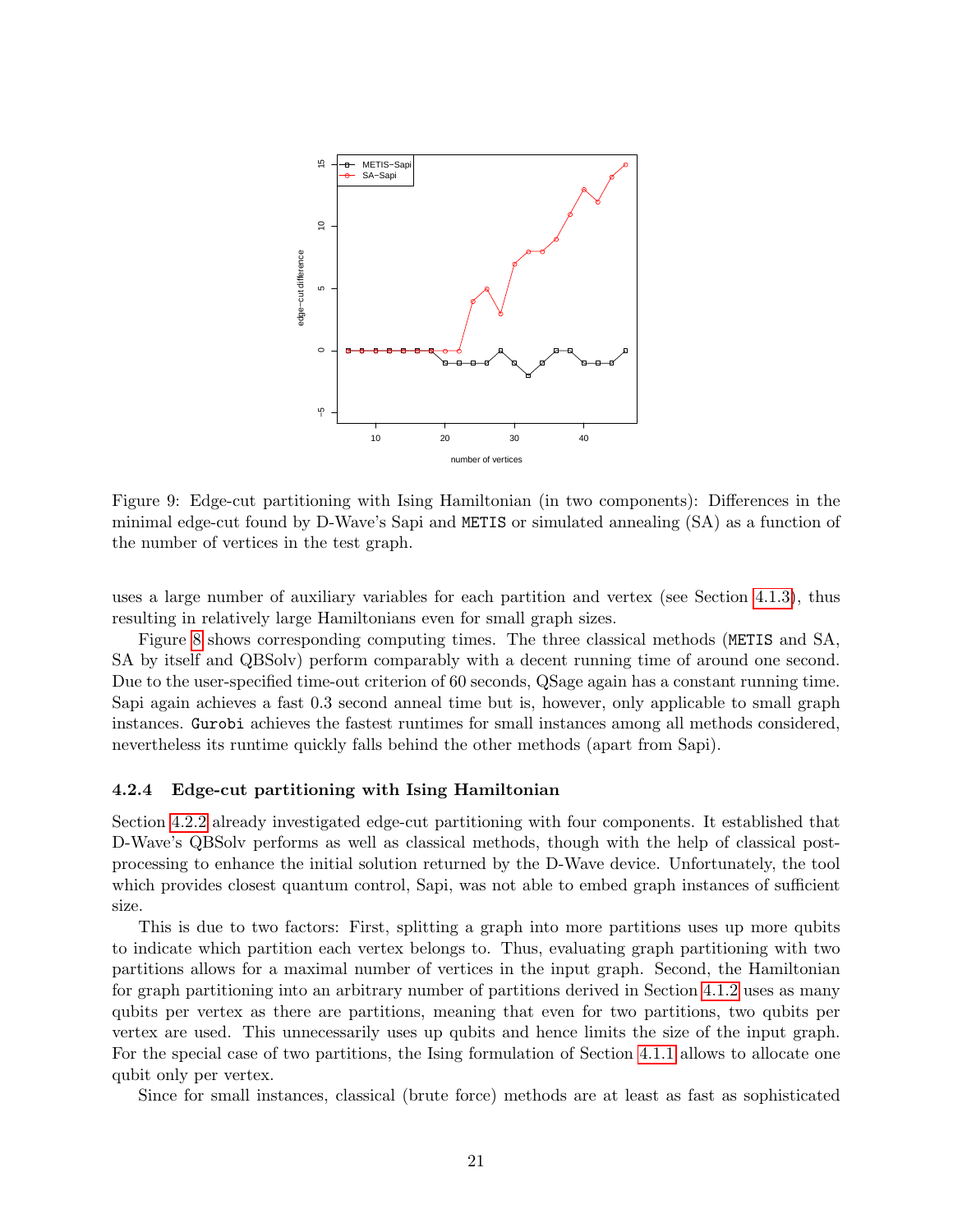<span id="page-21-0"></span>

Figure 10: Edge-cut partitioning with Ising Hamiltonian (in two components): Computing time for D-Wave's Sapi, METIS and simulated annealing (SA) corresponding to Figure [9](#page-20-0) as a function of the number of vertices in the test graph.

(quantum or classical) methods, we re-evaluate graph partitioning with Ising Hamiltonian to allow for a more pronounced quantum speedup.

Figure [9](#page-20-0) shows simulation results for graphs up to 48 vertices (qubits in Ising formulation), the largest graph size which can be embedded on the D-Wave chip. We depict the difference in the best edge-cut found by METIS, simulated annealing (as classical solvers) in relation to D-Wave's Sapi, since Sapi offers closest control over D-Wave. The SA algorithm we employ in this section is the one given as Algorithm [1](#page-5-0) in Section [2.5.1.](#page-5-2) The figure shows that all methods are able to find the same minimal edge-cut for instances up to 18 vertices. For larger graphs, however, D-Wave's Sapi considerably outperforms classical simulated annealing and finds partitions which even improve upon the ones found by METIS by up to edge-cut two.

The corresponding computing times for all three methods are displayed in Figure [10.](#page-21-0) As before, it shows that D-Wave/ Sapi has a constant computing time of around 0.3 seconds, while METIS produces good solutions in a very short time. SA runs very fast for small graphs (up to 18 vertices) but performs considerably poorer in terms of computing time for larger instances.

#### 4.2.5 Timings for embedding and anneal steps

In order to solve a Hamiltonian on the D-Wave chip, it is necessary to embed it first on its *chimera* architecture. This has to be done once for each Hamiltonian and can be quite time consuming.

Using the set-up of Section [4.2.4](#page-20-1) (graph partitioning with Ising Hamiltonian into two partitions using our set of test graphs), we compare the timings to compute graph embeddings to the (constant) anneal times for 1000 samples from D-Wave. Figure [11](#page-22-0) reports mean timings (circles) for 10 repetitions together with error bars indicating the variance. It shows that the time to compute the embeddings roughly increases linearly with the graph (Hamiltonian) size. For small instances, the embedding time is negligible. However, for large instances the embedding time quickly exceeds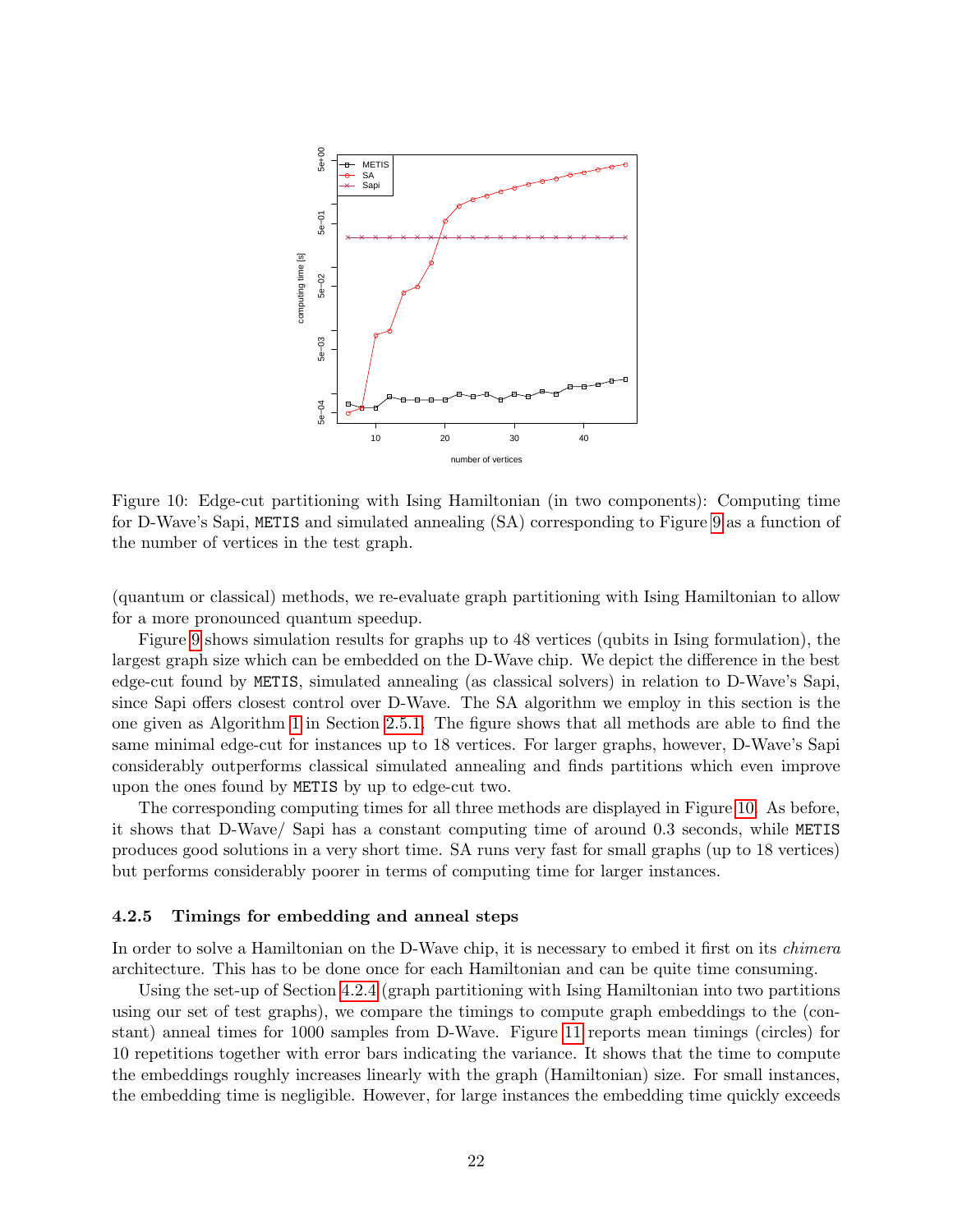<span id="page-22-0"></span>

Figure 11: Embedding time (black) and anneal time (red) for the fixed set of test graphs up to 48 vertices using the Ising Hamiltonian of Section [4.1.1.](#page-13-1) Circles indicate means computed with 10 repetitions.

the actual anneal (computing) time on D-Wave, thus limiting the capabilities of D-Wave.

Alternatively, a straightforward way to mitigate this problem would be to always use precomputed embeddings for full graphs: D-Wave allows to use pre-compute embeddings for complete graphs of size up to 45 vertices, hence allowing to use these embeddings for all graphs up to that vertex size. Nevertheless, computing individual embeddings allows to use qubits which are physically close on the D-Wave chip, thus minimizing chain lengths which increases computation accuracy.

### 4.2.6 Histogram of maximal clique sizes

<span id="page-22-1"></span>Figure [12](#page-22-1) shows a histogram of maximal clique sizes found by D-Wave and a greedy algorithm. D-Wave is used with two options, once with chain strength 0 and once with chain strength  $-1$ .



Figure 12: Histogram showing the maximal clique sizes found by D-Wave and a greedy algorithm. D-Wave is used with two options, once with chain strength 0 and once with chain strength −1.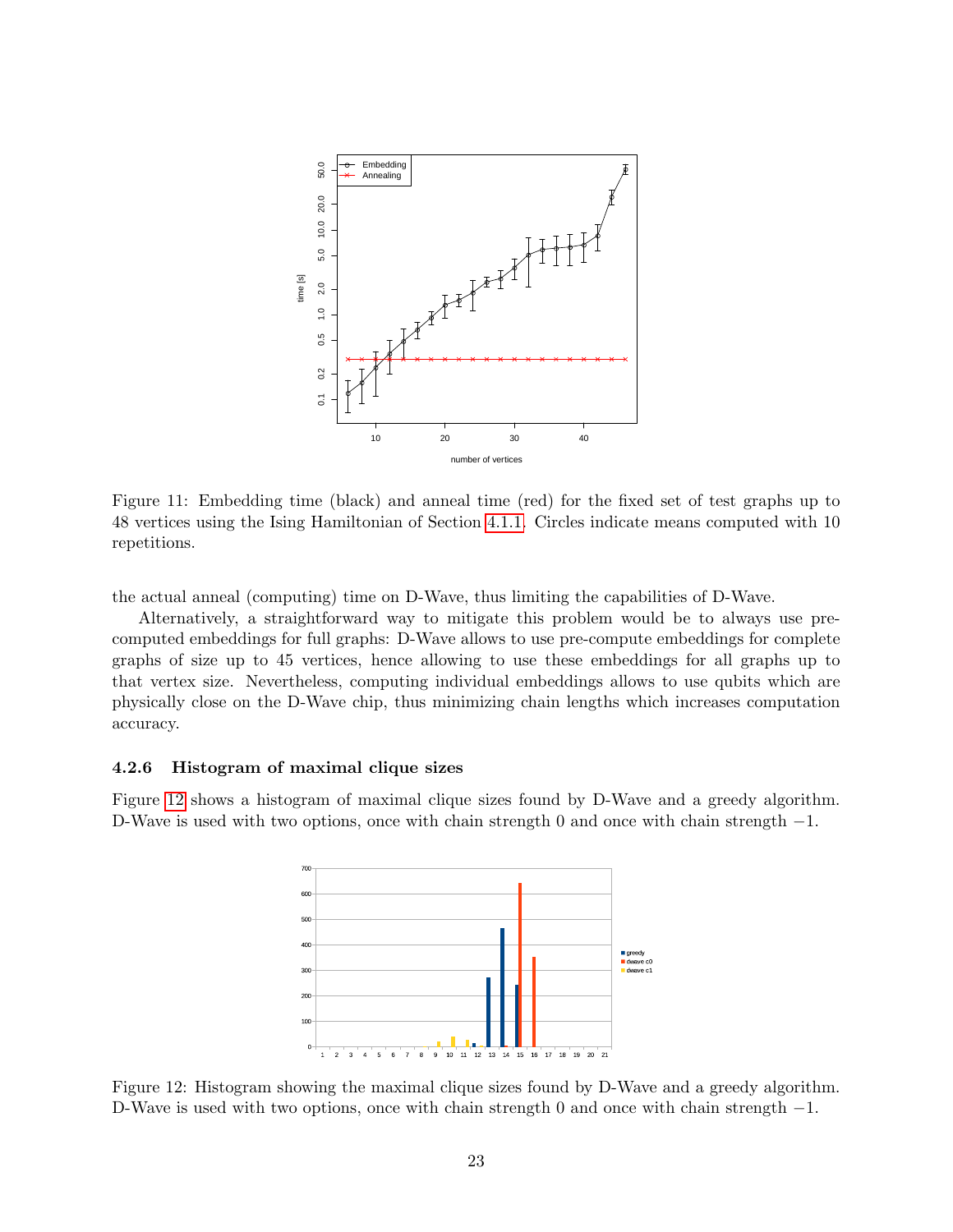# <span id="page-23-4"></span>5 Conclusions

This article evaluated the performance of the D-Wave 2X quantum annealer on two NP-hard graph problems, clique finding and graph partitioning.

We compared D-Wave's solvers QSage, QBSolv and Sapi to common classical solvers (quantum adiabatic evolution of [\[4\]](#page-23-3), specialized simulated annealing of [\[13\]](#page-24-10)), fmc of [\[21\]](#page-24-11), and Gurobi for clique finding; METIS [\[17\]](#page-24-8), two simulated annealing approaches of [\[10,](#page-24-3) [16\]](#page-24-13) and Gurobi for graph partitioning) to determine if current technology already allows to observe a quantum advantage in these areas. We summarize our findings as follows.

- 1. Problems need to be of a certain (problem-dependant) size to see a performance gain with D-Wave. General problems can often not be embedded on the D-Wave chip; if they can be embedded, however, D-Wave returns solutions of comparable quality than classical ones, even though classical methods are usually faster for such small instances.
- 2. For random larger instances which were designed to fit the D-Wave architecture, a speed-up for D-Wave in comparison to classical solvers is observable. However, it is not straightforward to justify the correct time to actually measure on D-Wave.
- 3. The graph embedding needed to map a particular Hamiltonian to the qubits on the D-Wave chip is computationally expensive and hence time-consuming, thus considerably distorting the time measurements if added to the actual anneal (solver) time.
- 4. In comparison to our simulated annealing (SA) implementations, D-Wave perfroms considerably better. However, it is not clear if such a comparison is fair since our implementation of SA might not be sufficiently optimized and might be outperformed by any hardware solver, either classical or quantum.

Overall, we conclude that general problems which allow to be mapped onto the D-Wave architecture are typically still too small to show a quantum advantage. Such instances can also often be solved faster (and often even exact) with best available classical algorithms (returning solutions of at least the quality that D-Wave returns). In comparison to simple SA algorithms, D-Wave is considerably faster, even though we claim no optimization for our SA routines. Selected instances especially designed to fit D-Wave's particular chimera architecture can be solved orders of magnitude faster with a quantum annealer than with classical techniques.

# References

- <span id="page-23-0"></span>[1] Balas, E. and Yu, C. (1986). Finding a maximum clique in an arbitrary graph. SIAM J. Comput., 15:1054–1068.
- <span id="page-23-1"></span>[2] Buluc, A., Meyerhenke, H., Safro, I., Sanders, P., and Schulz, C. (2015). Recent advances in graph partitioning.  $arXiv:1311.3144$ , pages 1–37.
- <span id="page-23-2"></span>[3] Bunyk, P., Hoskinson, E., Johnson, M., Tolkacheva, E., Altomare, F., Berkley, A., Harris, R., Hilton, J., Lanting, T., Przybysz, A., and Whittaker, J. (2014). Architectural considerations in the design of a superconducting quantum annealing processor. IEEE Transactions on Applied Superconductivity, 24(4):1–10.
- <span id="page-23-3"></span>[4] Childs, A. M., Farhi, E., Goldstone, J., and Gutmann, S. (2000). Finding cliques by quantum adiabatic evolution.  $arXiv$  preprint quant-ph/0012104.